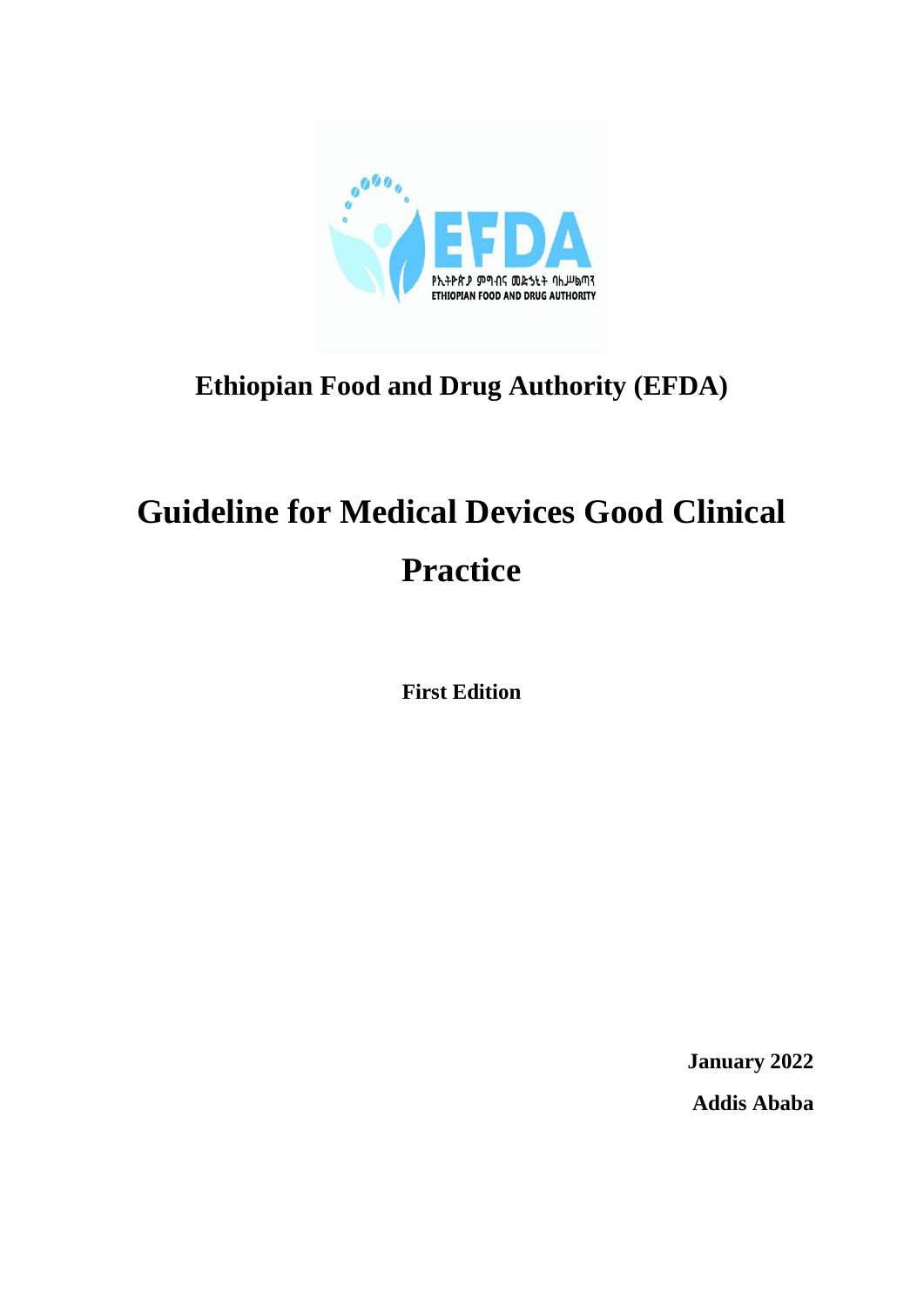# **Table of Contents**

| 1.     |  |  |  |
|--------|--|--|--|
| 2.     |  |  |  |
| 3.     |  |  |  |
| 4.     |  |  |  |
| 5.     |  |  |  |
| 5.1.   |  |  |  |
| 5.2.   |  |  |  |
| 5.3.   |  |  |  |
| 5.4.   |  |  |  |
| 5.5.   |  |  |  |
| 5.6.   |  |  |  |
| 5.6.1. |  |  |  |
| 5.6.2. |  |  |  |
| 6.     |  |  |  |
| 6.1.   |  |  |  |
| 6.2.   |  |  |  |
| 6.3.   |  |  |  |
| 6.4.   |  |  |  |
| 6.5.   |  |  |  |
| 6.6.   |  |  |  |
| 6.7.   |  |  |  |
| 6.8.   |  |  |  |
| 6.9.   |  |  |  |
| 6.10.  |  |  |  |
| 6.11.  |  |  |  |
| 7.     |  |  |  |
| 7.1.   |  |  |  |
| 7.2.   |  |  |  |
| 7.3.   |  |  |  |
| 7.4.   |  |  |  |
| 7.4.1. |  |  |  |
| 7.4.2. |  |  |  |
| 7.5.   |  |  |  |
| 7.5.1. |  |  |  |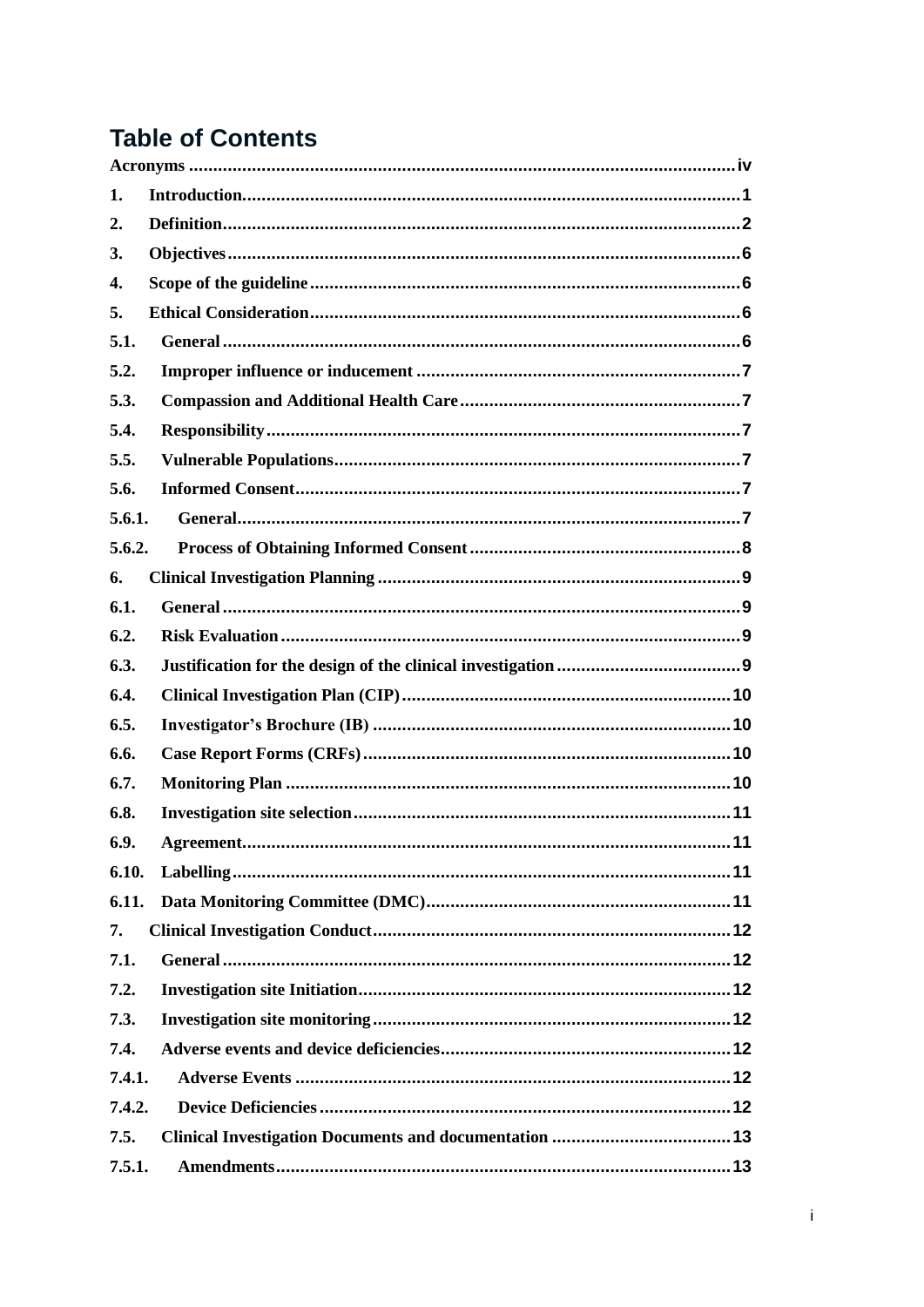| 7.5.2.                                                                                   |  |
|------------------------------------------------------------------------------------------|--|
| 7.5.3.                                                                                   |  |
| 7.6.                                                                                     |  |
| 7.7.                                                                                     |  |
| 7.8.                                                                                     |  |
| 7.8.1.                                                                                   |  |
| 7.8.2.                                                                                   |  |
| 7.8.3.                                                                                   |  |
| 7.9.                                                                                     |  |
| 7.10.                                                                                    |  |
| 7.11.                                                                                    |  |
| Suspension, termination, and close-out of the clinical investigation 17<br>8.            |  |
| Suspension or premature termination of the clinical investigation 17<br>8.1.             |  |
| 8.1.1.                                                                                   |  |
| 8.1.2.<br>Procedure for resuming the clinical investigation after temporary suspension18 |  |
| 8.2.                                                                                     |  |
| 8.3.                                                                                     |  |
| 8.4.                                                                                     |  |
| 9.                                                                                       |  |
| 9.1.                                                                                     |  |
| 9.2.                                                                                     |  |
| 9.2.1.                                                                                   |  |
| 9.2.2.                                                                                   |  |
| 9.2.3.                                                                                   |  |
| 9.2.4.                                                                                   |  |
| 9.2.4.1.                                                                                 |  |
| 9.2.4.2.                                                                                 |  |
| 9.2.4.3.                                                                                 |  |
| 9.2.4.4.                                                                                 |  |
| 9.2.4.5.                                                                                 |  |
| 9.2.4.6.                                                                                 |  |
| 9.2.4.7.                                                                                 |  |
| 9.2.5.                                                                                   |  |
| 9.2.6.                                                                                   |  |
| 9.3.                                                                                     |  |
| 9.4.                                                                                     |  |
| 10.                                                                                      |  |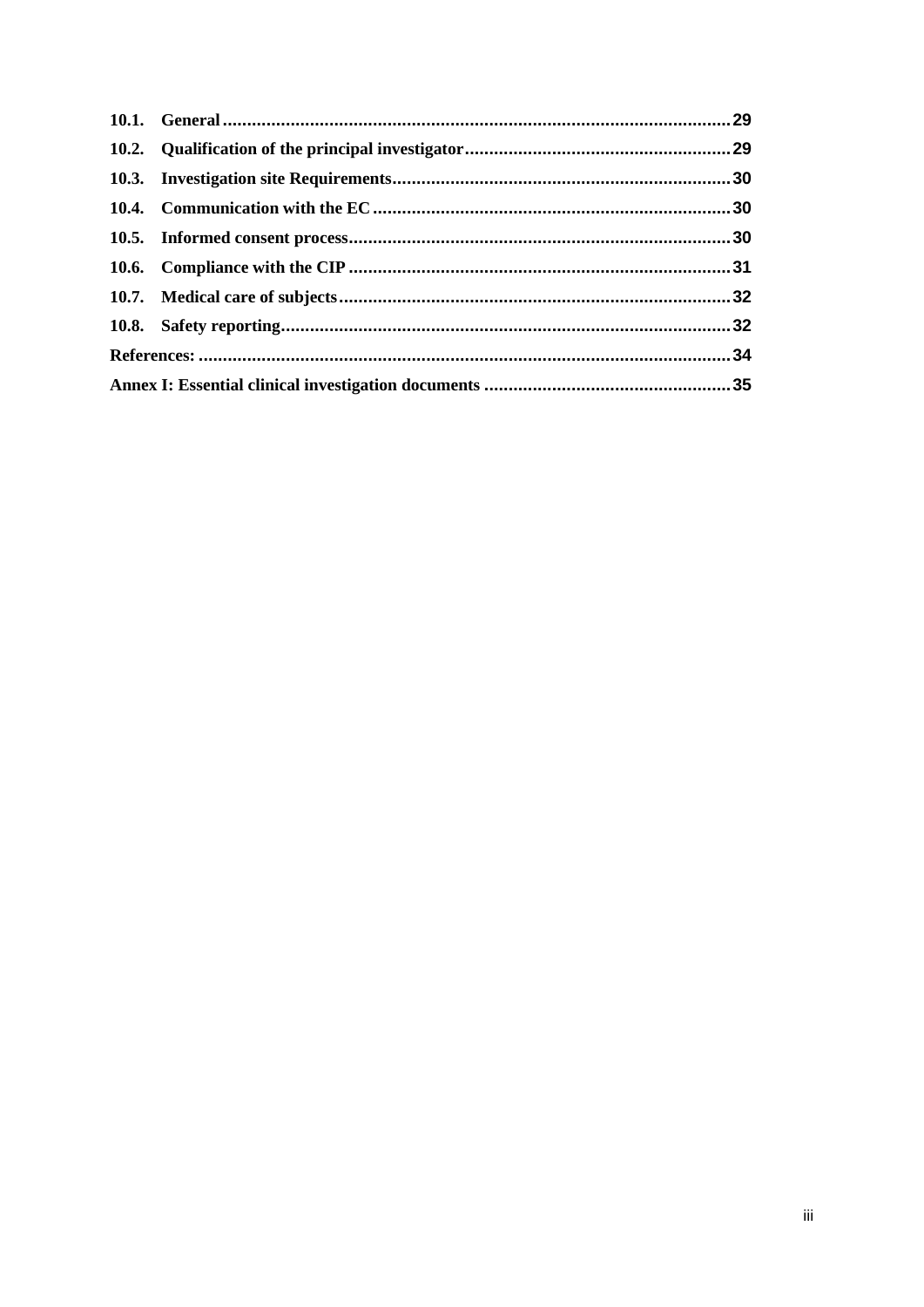# <span id="page-4-0"></span>**Acronyms**

| <b>CIP</b>   | <b>Clinical Investigation Plan</b>          |
|--------------|---------------------------------------------|
| <b>CRF</b>   | Case Report Form                            |
| <b>DMC</b>   | <b>Data Monitoring Committee</b>            |
| EC           | <b>Ethical Committee</b>                    |
| <b>EFDA</b>  | Ethiopian Food and Drug Authority           |
| <b>GHTF</b>  | <b>Global Harmonization Task Force</b>      |
| IB           | Investigator's Brochures                    |
| <b>IRB</b>   | <b>Institutional Review Board</b>           |
| <b>NREC</b>  | <b>National Research Ethical Committee</b>  |
| <b>DSMB</b>  | Data and safety monitoring board            |
| <b>DSMC</b>  | Data and safety monitoring Committee        |
| <b>USADE</b> | Unanticipated serious adverse device effect |
| <b>GHTF</b>  | <b>Global Harmonization Task Force</b>      |
| <b>IVD</b>   | In Vitro Diagnostics                        |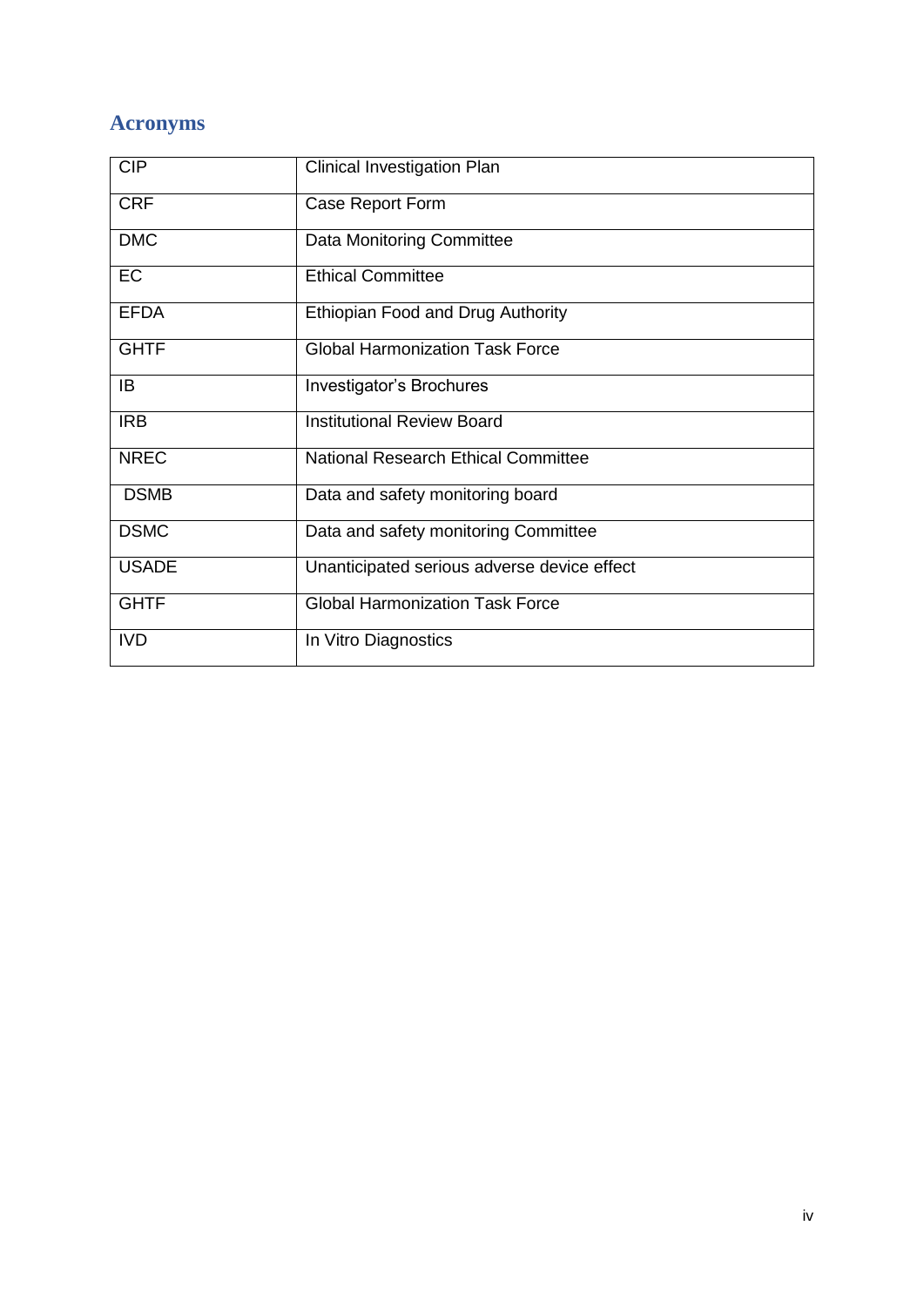# <span id="page-5-0"></span>**1. Introduction**

Clinical Investigation on medical device is necessary to establish the clinical performance or effectiveness and safety of medical devices used in health care system as well as individual users. Much of what is known today about the risk and benefits of specific devices has come from randomized controlled clinical trials that are designed to answer important scientific and health care questions.

According to article 27 of Food and Medicine Administration Proclamation 1112/2019, the medical device clinical trial on human beings should be conducted as per the relevant requirements set in the proclamation and regulation issued to implement it. The same proclamation requires the clinical trial protocol (Clinical Investigation plan) to be evaluated and accepted from scientific, legal and ethical perspective prior to the trial conduct. This guideline is therefore developed to provide guiding principles to medical device developers, manufacturers, and other research organizations to determine if the clinical investigation for their device is mandatory. It then sets regulatory requirements including ethical considerations, responsibilities of principal investigator, monitor, sponsor and other critical actors, clinical investigation plan contents, practices and monitoring of clinical investigation conduct, and clinical investigation report.

The guideline provides regulatory and scientific requirements on the conduct of clinical investigations using medical devices to support scientific justification on clinical effectiveness and safety of medical devices in support of the marketing authorization.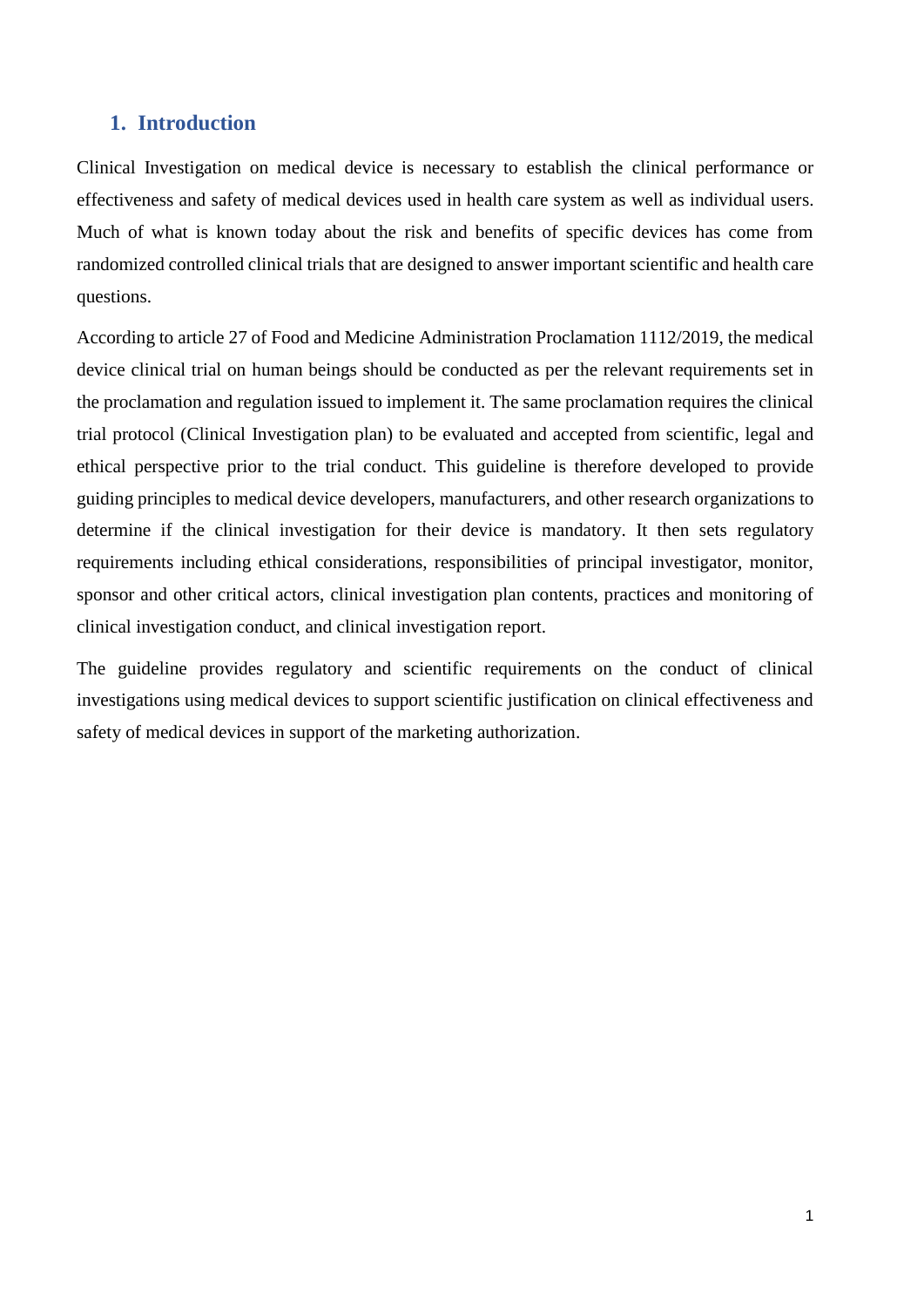#### <span id="page-6-0"></span>**2. Definition**

**Effectiveness** is achievement of a clinically significant intended result in a defined portion of the target population when the investigational medical device is used within its intended uses and according to its instructions for use, the investigator's brochure and CIP, as determined by documented scientific evidence.

**Adverse device effects** is adverse events related to the use of an investigational medical device. The definition includes events resulting from insufficient or inadequate instructions for use, development, installation, or operation, or any malfunction and event resulting from use error or from intentional misuse of the investigational medical device.

**Adverse event** is any untoward medical occurrence, unintended disease or injury, or untoward clinical signs (including abnormal laboratory findings) in subjects, users or other persons, whether or not related to the investigational medical device.

**Audit** is systematic independent examination of activities and documents related to clinical investigation to determine whether these activities were conducted, and the data recorded, analysed and accurately reported, according to the CIP, standard operating procedures, this International Standard and applicable regulatory requirements.

**Case report forms (CRFs)** is set of printed, optical or electronic documents for each subject on which information to be reported to the sponsor is recorded, as required by the CIP.

**Clinical investigation** is systematic investigation in one or more human subjects, undertaken to assess the safety or performance of a medical device. "**Clinical trial**" or "**clinical study**" are synonymous with "clinical investigation".

**Clinical investigation plan (CIP)** is document that state(s) the rationale, objectives, design and proposed analysis, methodology, monitoring, conduct and record-keeping of the clinical investigation. The term "protocol" is synonymous with "CIP".

**Clinical performance** is behaviour of a medical device or response of the subject(s) to that medical device in relation to its intended use, when correctly applied to appropriate subject(s).

**Comparator** is medical device, therapy (e.g. active control), placebo or no treatment, used in the reference group in a clinical investigation.

**Coordinating Investigator** is an investigator assigned the responsibility for the coordination of investigators at different centres participating in a multicentre trial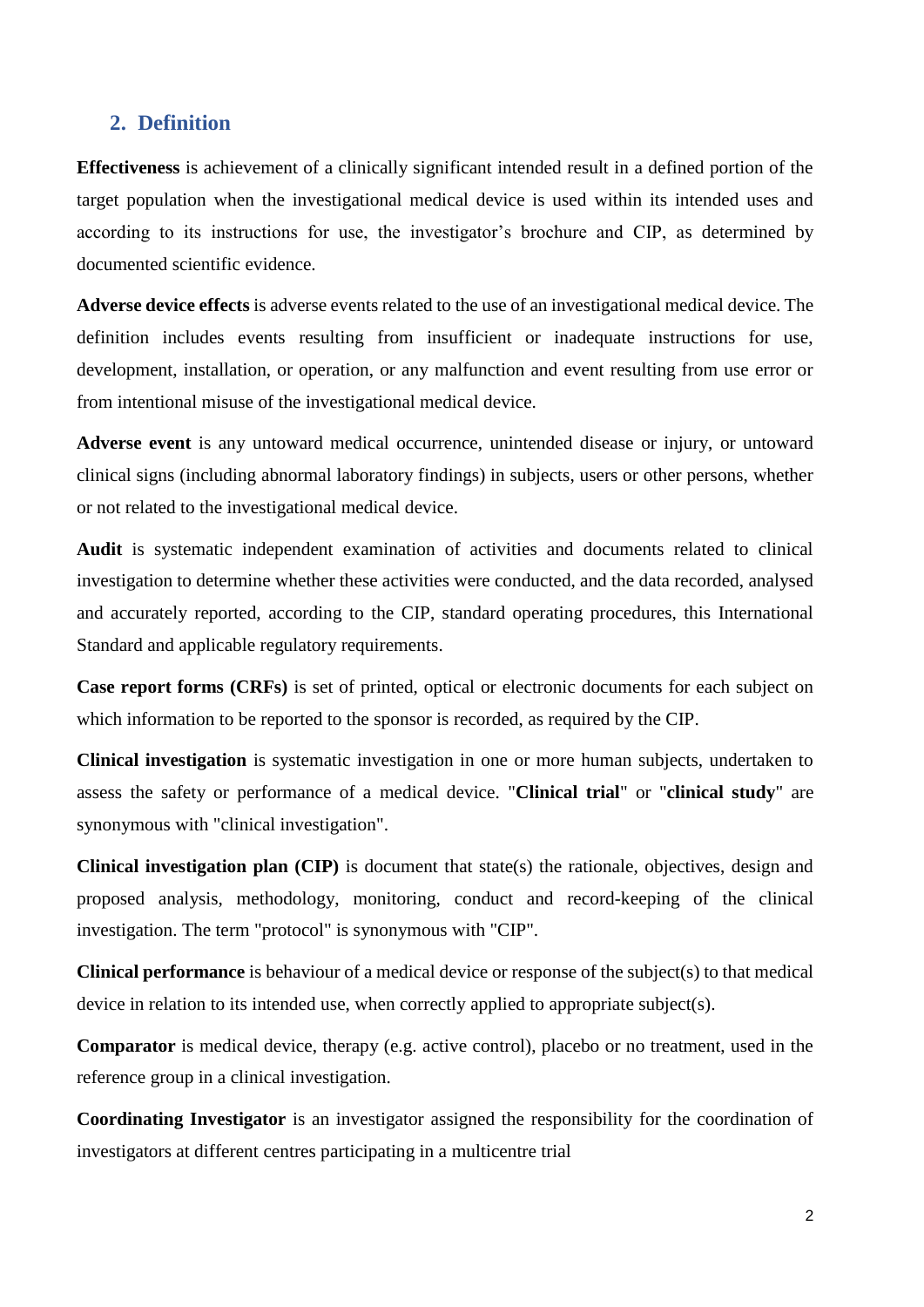**Contract research organization (CRO)** is person or organization contracted by the sponsor to perform one or more of the sponsor's clinical investigation-related duties and functions.

**Coordinating investigator** is investigator who is appointed by the sponsor to coordinate work in a multicentre clinical investigation

**Data monitoring committee (DMC)** is independent committee that may be established by the sponsor to assess, at intervals, the progress of the clinical investigation, the safety data or the critical performance endpoints and to recommend the sponsor whether to continue, suspend, modify, or stop the clinical investigation. E.g. Data and safety monitoring board (DSMB), data and safety monitoring Committee (DSMC) etc.

**Deviation** is instance(s) of failure to follow, intentionally or unintentionally, the requirements of the CIP.

**Device deficiency** is inadequacy of a medical device with respect to its identity, quality, durability, reliability, safety or performance. It includes malfunctions, use errors, and inadequate labelling.

**Primary Endpoint(s) or principal indicator(s)** is used for assessing the primary hypothesis of a clinical investigation.

**Secondary Endpoint or indicator(s)** is used for assessing the secondary hypotheses of a clinical investigation.

**Ethics committee (EC)** is independent body whose responsibility it is to review clinical investigations in order to protect the rights, safety and well-being of human subjects participating in a clinical investigation.

**Informed consent** is documented by means of a written, signed and dated informed consent form.

**Informed consent process** is process by which an individual is provided information and is asked to voluntarily participate in a clinical investigation.

**Investigation site** is institution or site where the clinical investigation is carried out. It is synonymous with "investigation centre".

**Investigational medical device** is medical device being assessed for safety or performance in a clinical investigation.

**Investigator** is individual member of the investigation site team designated and supervised by the principal investigator at an investigation site to perform critical clinical-investigation-related procedures or to make important clinical investigation-related decisions.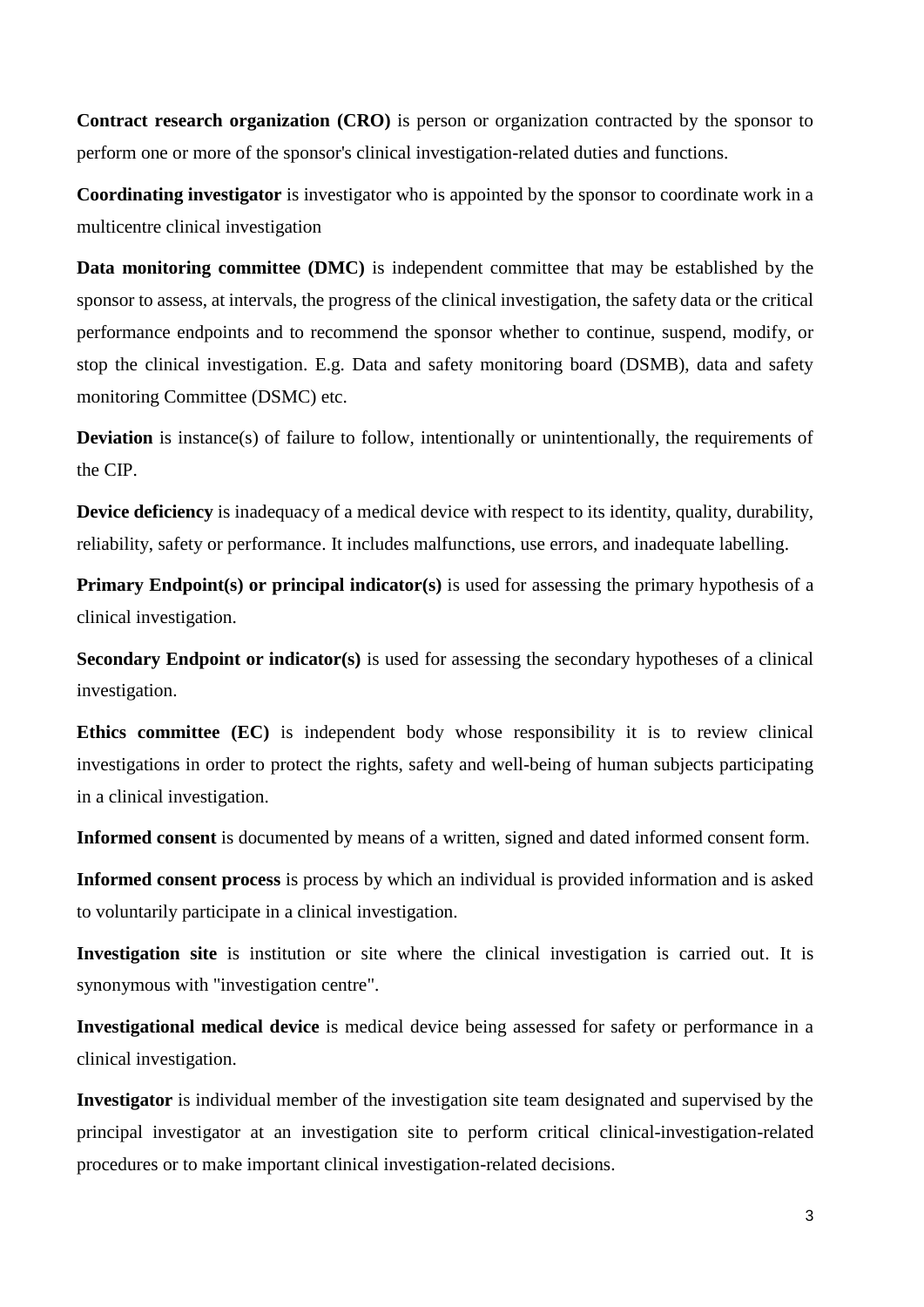**Investigator's brochure** is compilation of the current clinical and non-clinical information on the investigational medical device(s), relevant to the clinical investigation.

**Malfunction** is failure of an investigational medical device to perform in accordance with its intended purpose when used in accordance with the instructions for use or CIP.

**Major amendments** is an amendments to the clinical investigation where they are likely to have a significant impact on the safety or physical or mental integrity of the participants; the scientific value of the trial; the conduct or management of the clinical investigation; or the quality or safety of any investigational device used in the clinical investigation.

**Minor Amendment** is Amendment to the clinical investigation where they do not involve a more than minimum risk for participants or the conduct of the clinical investigation and do not have significant impact on the scientific value of the clinical investigation; the conduct or management of the trial or safety of investigational device used in the clinical investigation.

**Monitor** is an independent body or person assigned by the sponsor to conduct the monitoring of clinical investigation at the investigation site to confirm the compliance of the site, investigation team to CIP, EC and regulatory standards.

**Principal investigator** is qualified person responsible for conducting the clinical investigation at an investigation site.

**Randomization** is process of assigning subjects to the investigational medical device or comparator groups using an established recognized statistical methodology to determine the assignment in order to reduce bias.

**Serious adverse device effect (SADE)** is adverse device effect that has resulted in any of the consequences characteristic of a serious adverse event.

#### **Serious adverse event (SAE)** is adverse event that

- a) led to death,
- b) led to serious deterioration in the health of the subject, that either resulted in
	- 1. a life-threatening illness or injury, or
	- 2. a permanent impairment of a body structure or a body function, or
	- 3. in-patient or prolonged hospitalization. Or
	- 4. medical or surgical intervention to prevent life-threatening illness or injury or permanent impairment to a body structure or a body function.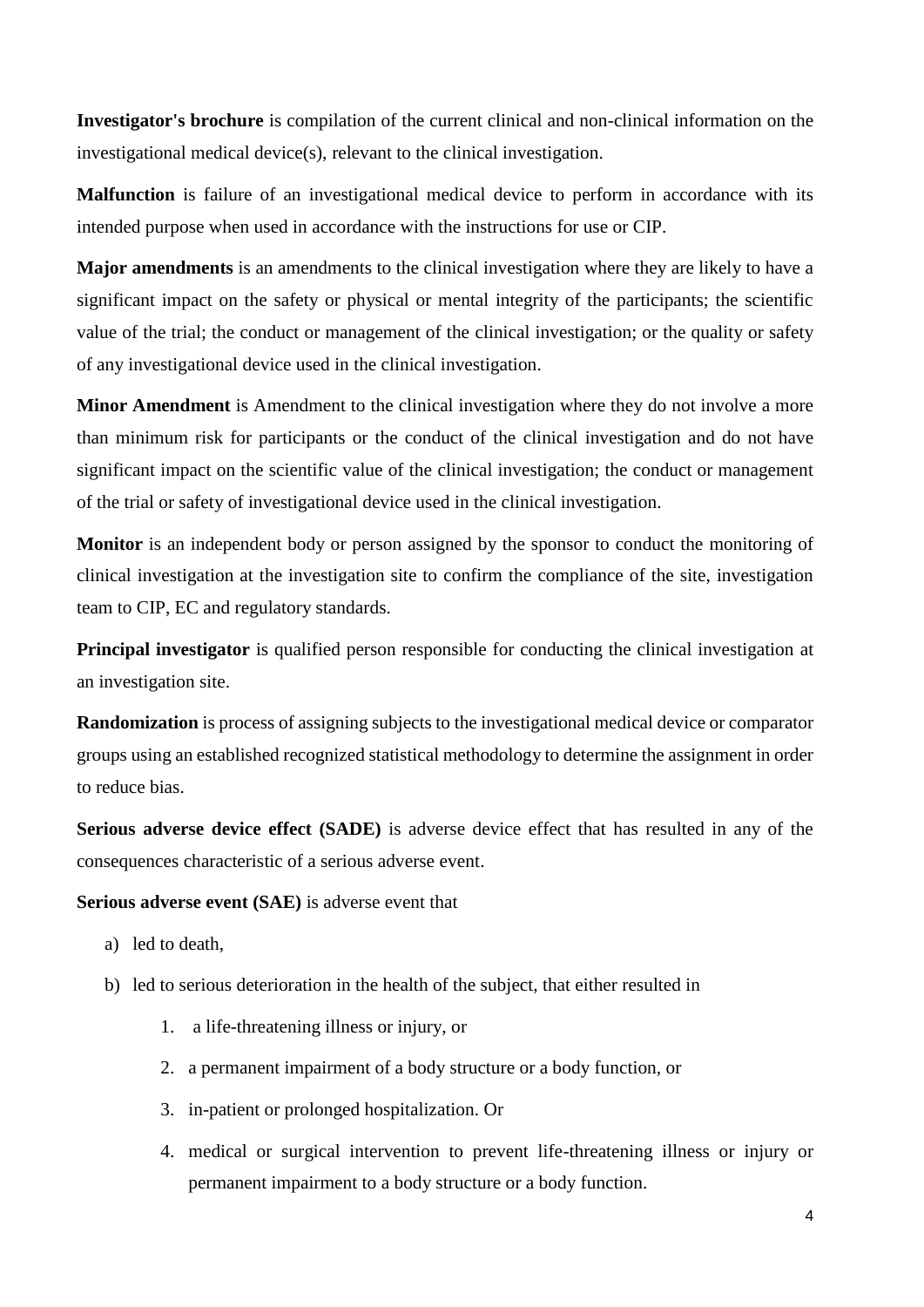c) led to foetal distress. foetal death or a congenital abnormality or birth defect

**Source data** is all information in original records, certified copies of original records of clinical findings, observations. or other activities in a clinical investigation. necessary for the reconstruction and evaluation of the clinical investigation.

**Source document** is printed, optical or electronic document containing source data.

**Sponsor** is individual or organization taking responsibility and liability for the initiation or implementation of a clinical investigation.

**Unanticipated serious adverse device effect (USADE)** is serious adverse device effect which by its nature, incidence, severity or outcome has not been identified in the current version of the risk analysis report.

**Use error** is act or omission of an act that results in a different medical device response than intended by the manufacturer or expected by the user. It includes slips, lapses, and mistakes.

**Vulnerable subject** is individual whose willingness to volunteer in a clinical investigation could be unduly influenced by the expectation, whether justified or not, of benefits associated with participation or of retaliatory response from senior members of a hierarchy in case of refusal to participate.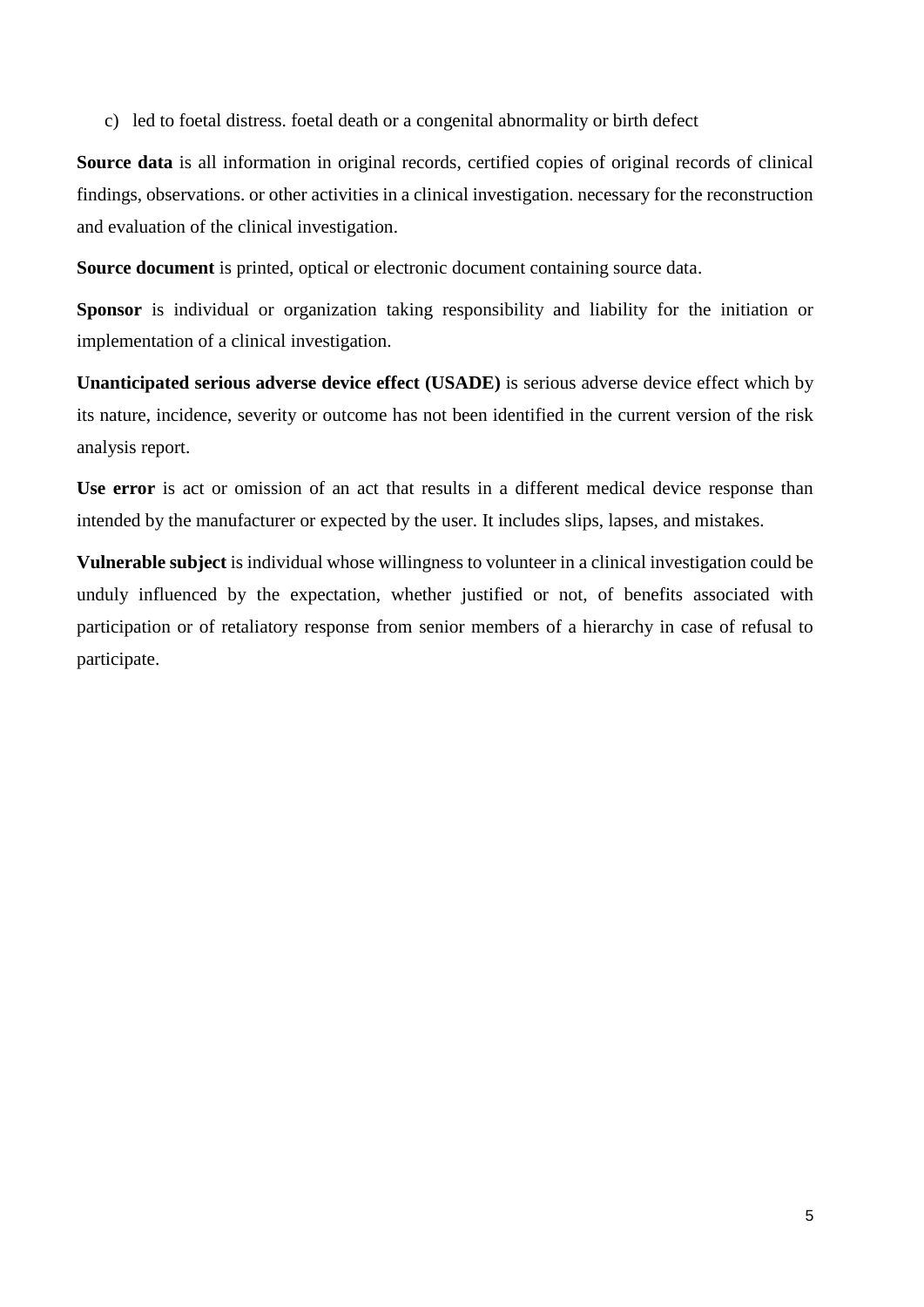# <span id="page-10-0"></span>**3. Objectives**

The objective of this guideline is to provide guidance on the requirements for good practices during conducting of clinical investigations of medical devices on human beings to

- Protect the rights, safety and well-being of human subjects
- Ensure the scientific conduct of the clinical investigation and the credibility of the clinical investigation results
- Define the responsibilities of the principal investigator
- Assist sponsors, investigators, ethical committees, and other bodies involved in the conformity assessment of medical devices

# <span id="page-10-1"></span>**4. Scope of the guideline**

This guideline is applicable to clinical practice of all medical devices other than Invitro diagnostics (IVD) clinical investigation including pre-and post-market studies carried on human beings.

# <span id="page-10-2"></span>**5. Ethical Consideration**

# <span id="page-10-3"></span>**5.1.General**

Clinical investigations should be conducted in accordance with the ethical principles that have their origin in the declaration of Helsinki. These principles protect the rights, safety and well-being of human subjects, which are the most important considerations and should prevail over interests of science and society. These principles should be understood, observed, and applied at every step in the clinical investigation.

Clinical investigation studies on medical device must be reviewed and receive prior written approval from National Research Ethical Committee (NREC) and/or Institutional Review Board (IRB) prior to enrolment of study participants. Such approval may be conditional or unconditional and sponsor should strictly adhere to any conditions prior to the enrolment of study participants.

The sponsor generally assumes responsibility for obtaining IRB and NREC review of the study Clinical investigation plan. The approval letter of the NREC and/or the IRB is required for all clinical trials. Hence, such approval letter(s) with copy of the approved protocol should be hold at the clinical investigation site and provided for review as requested by the Authority.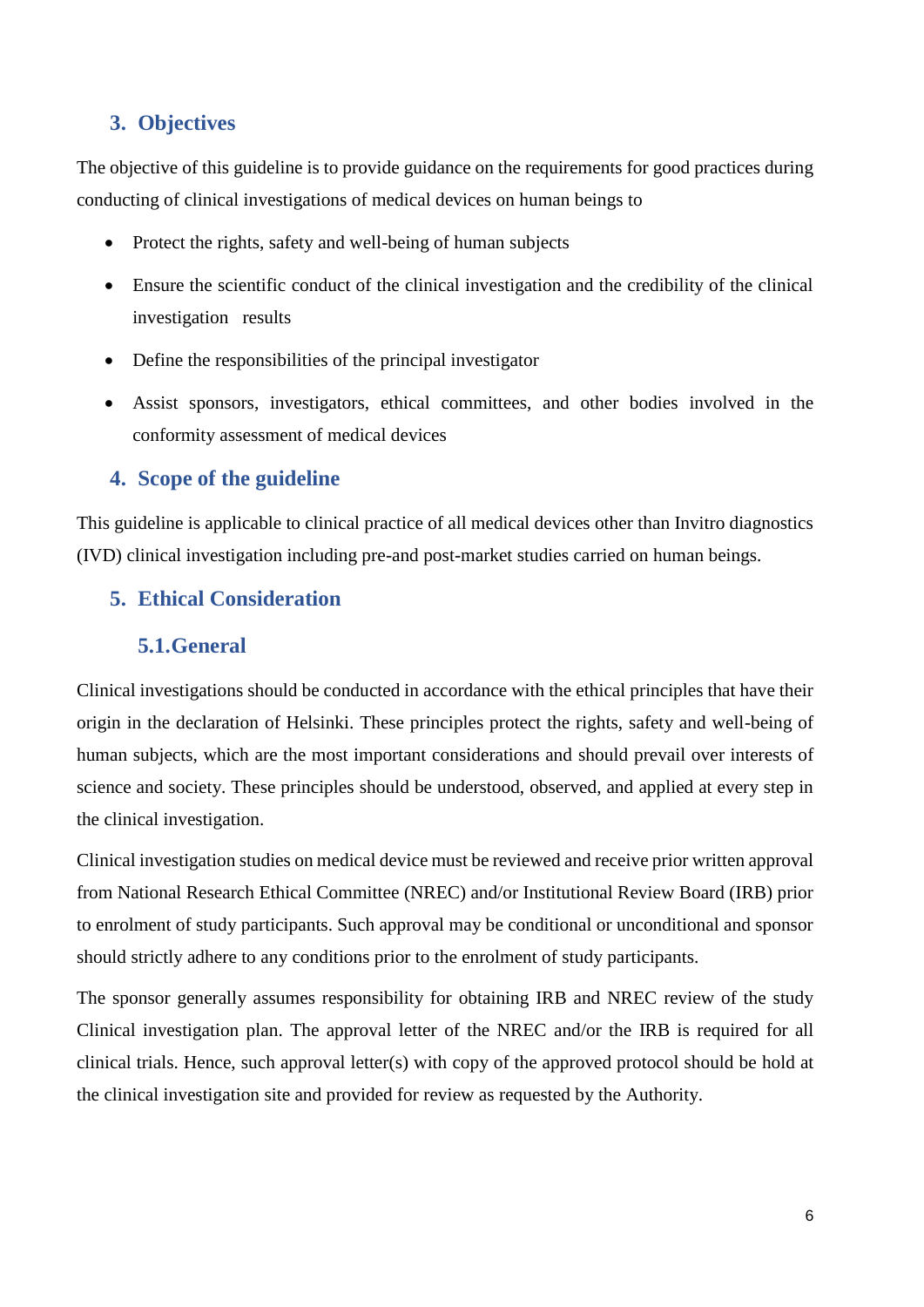#### <span id="page-11-0"></span>**5.2.Improper influence or inducement**

The sponsor should avoid improper influence on, or inducement of, the subject, monitor, any investigator(s) or other parties participating in or contributing to, the clinical investigation.

All investigators should avoid improper influence on or inducement of the subject, sponsor, monitor, other investigator(s) or other parties participating in or contributing to the clinical investigation.

#### <span id="page-11-1"></span>**5.3.Compassion and Additional Health Care**

Compensating subjects for costs resulting from participation in the clinical investigation (e.g. transportation) may be appropriate but the compensation should not be so large as to unduly encourage the subject to participate. Evidence such arrangements should be reflected in the CIP and the records.

Arrangements for standard health care for subjects who suffer from an adverse event as a result of participating in the clinical investigation should be made and documented. This should be reflected in the CIP.

#### <span id="page-11-2"></span>**5.4.Responsibility**

All parties (investigators, sponsor, monitor, research organization, investigation site) involved in the conduct of the clinical investigation should share the responsibility for its ethical conduct in accordance with their respective roles in the clinical investigation.

#### <span id="page-11-3"></span>**5.5.Vulnerable Populations**

Clinical investigation should be conducted in vulnerable populations only when they cannot be carried out in non-vulnerable populations. These clinical investigations should be designed specifically to address health problems that occur in the vulnerable population and offer the possibility of direct health-related benefit to the vulnerable population.

The precaution implemented should be indicated.

#### <span id="page-11-5"></span><span id="page-11-4"></span>**5.6.Informed Consent**

#### **5.6.1. General**

Written informed consent should be obtained from the subject and the process should be documented before any procedure specific to the clinical investigation is applied to the subject.

The informed consent form consists of an information form and an informed consent signature form. These two forms can be combined in one document or separated in to two documents.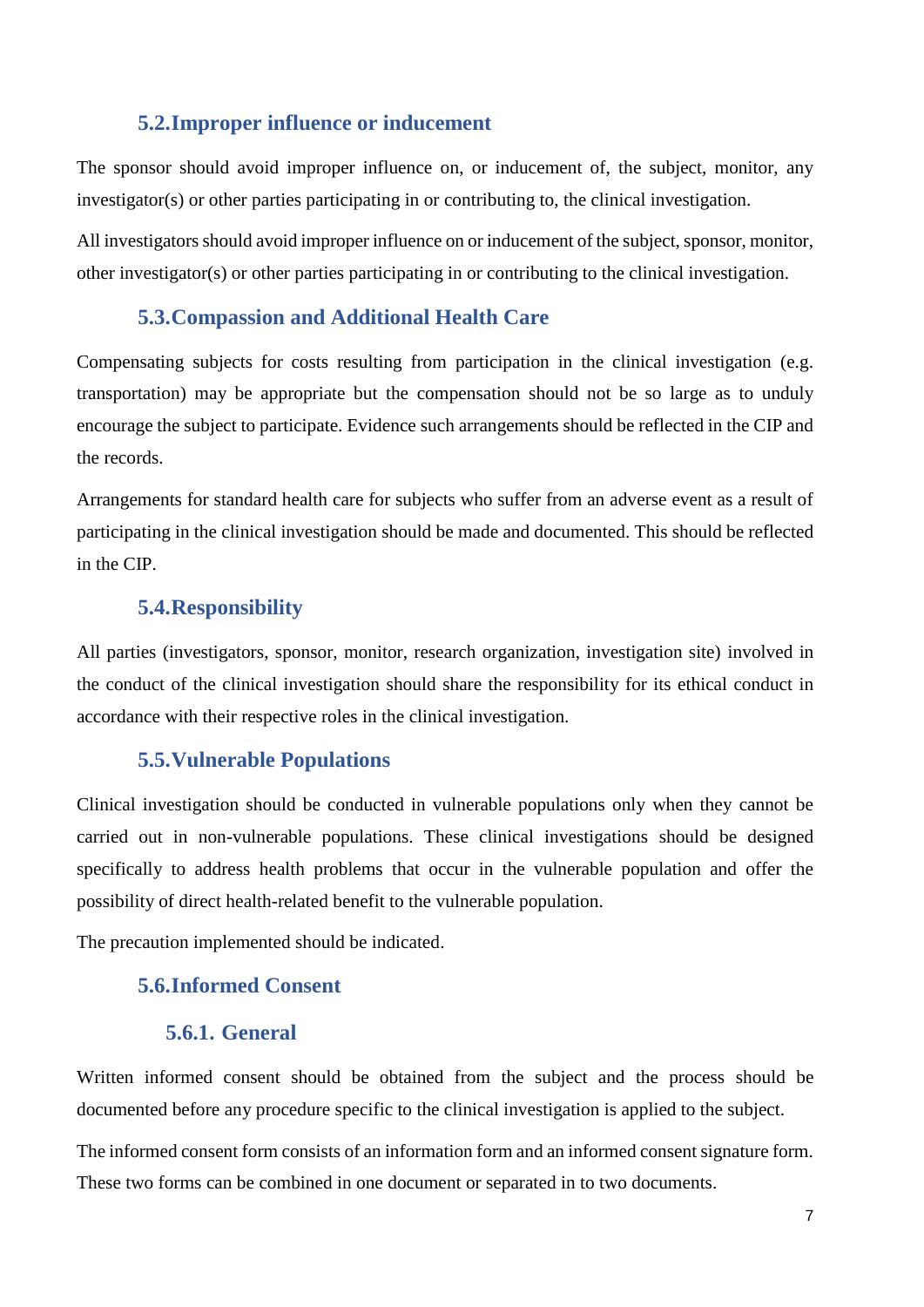# **5.6.2. Process of Obtaining Informed Consent**

<span id="page-12-0"></span>The general process for obtaining informed consent should be documented in CIP and should:

- Ensure that the principal investigator or his/her authorized designee conducts the informed consent process
- Include all aspects of the clinical investigation that are relevant to the subject's decision to participate throughout the clinical investigation.
- Avoid any coercion or under improper influence on, or inducement of, the subject to participate
- Not waive or appear to waive the subject's rights
- Use native non-technical language that is understandable to the subject,
- Ensure the existing of witness for those subjects which unable read the informed consent form
- Provide ample time for the subject to read and understand the informed consent form  $&$  to consider participation in the clinical investigation,
- Include personally dated signatures of the subject  $\&$  the principal investigator or an authorized designee responsible for conducting the informed consent process
- Provide the subject with a copy of the signed and dated informed consent form and any other written information
- Show how informed consent will be obtained and recorded in special circumstances where the subjects is unable to provide it him-or herself, and
- Ensure important new information is provided to new and existing subjects throughout the clinical investigation

The above requirements should also be applicable to informed consent obtained from the subject's legally authorized representative.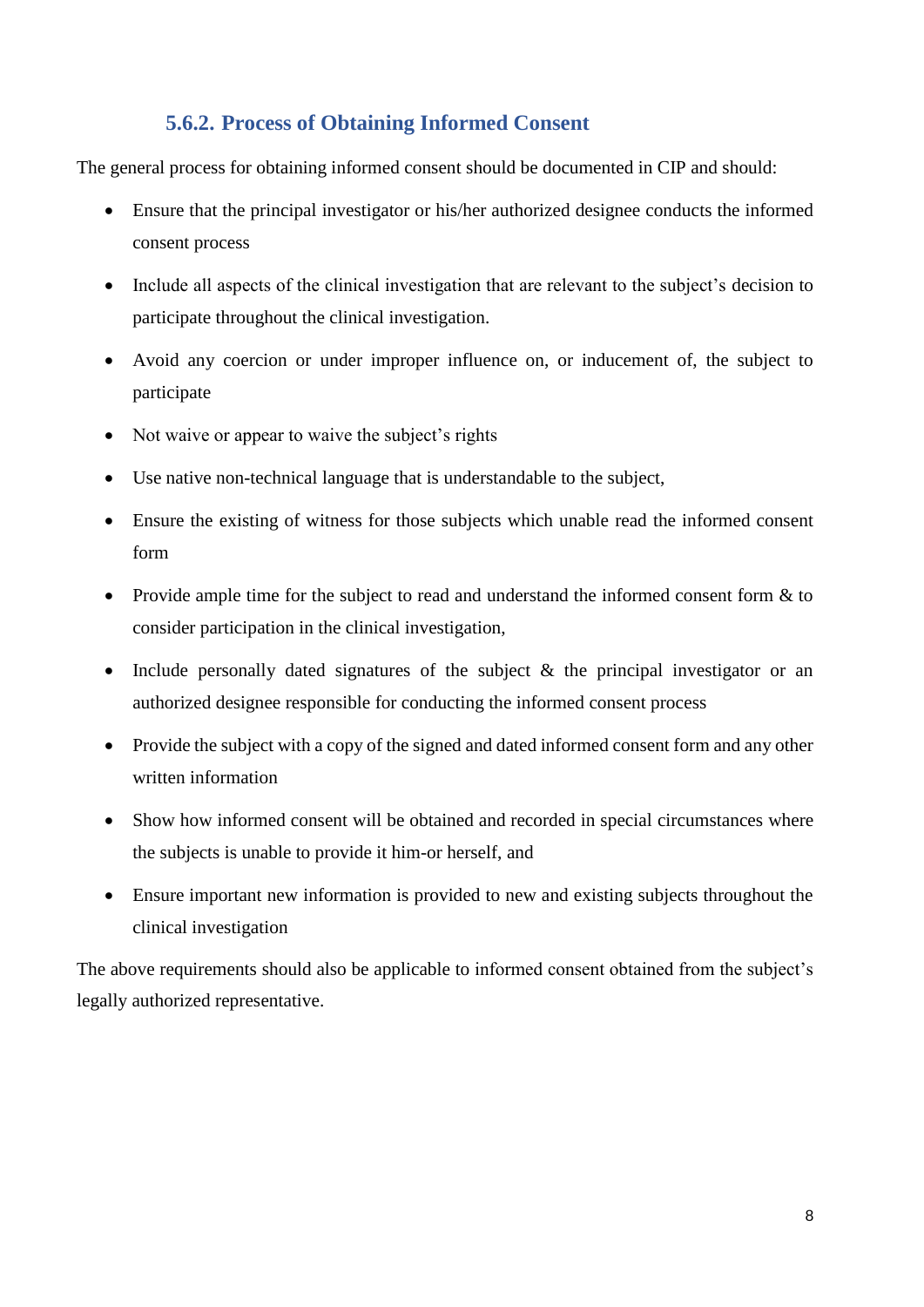# <span id="page-13-0"></span>**6. Clinical Investigation Planning**

#### <span id="page-13-1"></span>**6.1.General**

All parties participating in the conduct of the clinical investigation should be qualified by education, training and experience to perform their tasks and this should be documented appropriately. Such documented evidence should be available at investigation site and be part of CIP.

#### <span id="page-13-2"></span>**6.2.Risk Evaluation**

Risks associated with the investigational device should be estimated in accordance with latest version of ISO 14971 prior to conducting a clinical investigation. The risk analysis should include or refer to an objective review of published and available unpublished medical and scientific data. A summary of risk analysis, including an identification of residual risks, should be included in the investigator Brochure (IB).

The decision to embark upon the clinical investigation of a medical device requires that the residual risk(s) to the subject associated with the clinical procedure required by the CIP be balanced against the anticipated benefits to the subjects.

This risk analysis should also be used as a basis for identifying anticipated adverse effects characterized by their nature, incidence, severity and outcome.

The anticipated adverse device effects should be documented in the CIP, the IB and the informed consent form. This enable compliance with any reporting requirements for anticipated and unanticipated serious adverse device effects (SADEs).

#### <span id="page-13-3"></span>**6.3.Justification for the design of the clinical investigation**

There should be a justification for selected design of clinical investigation. The justification for the design of the clinical investigation should be based on the evaluation of pre-clinical data and the analysis of a clinical evaluation.

The clinical evaluation includes an assessment and analysis of clinical data concerning safety or performance of the investigational device or similar devices or therapies. The evaluation should be relevant to the intended purpose of the investigational device and the proposed method of use. This is a scientific activity that should be done with rigour and objectivity according to scientific standards using the principles of Global Harmonization Task Force (GHTF) clinical evaluation.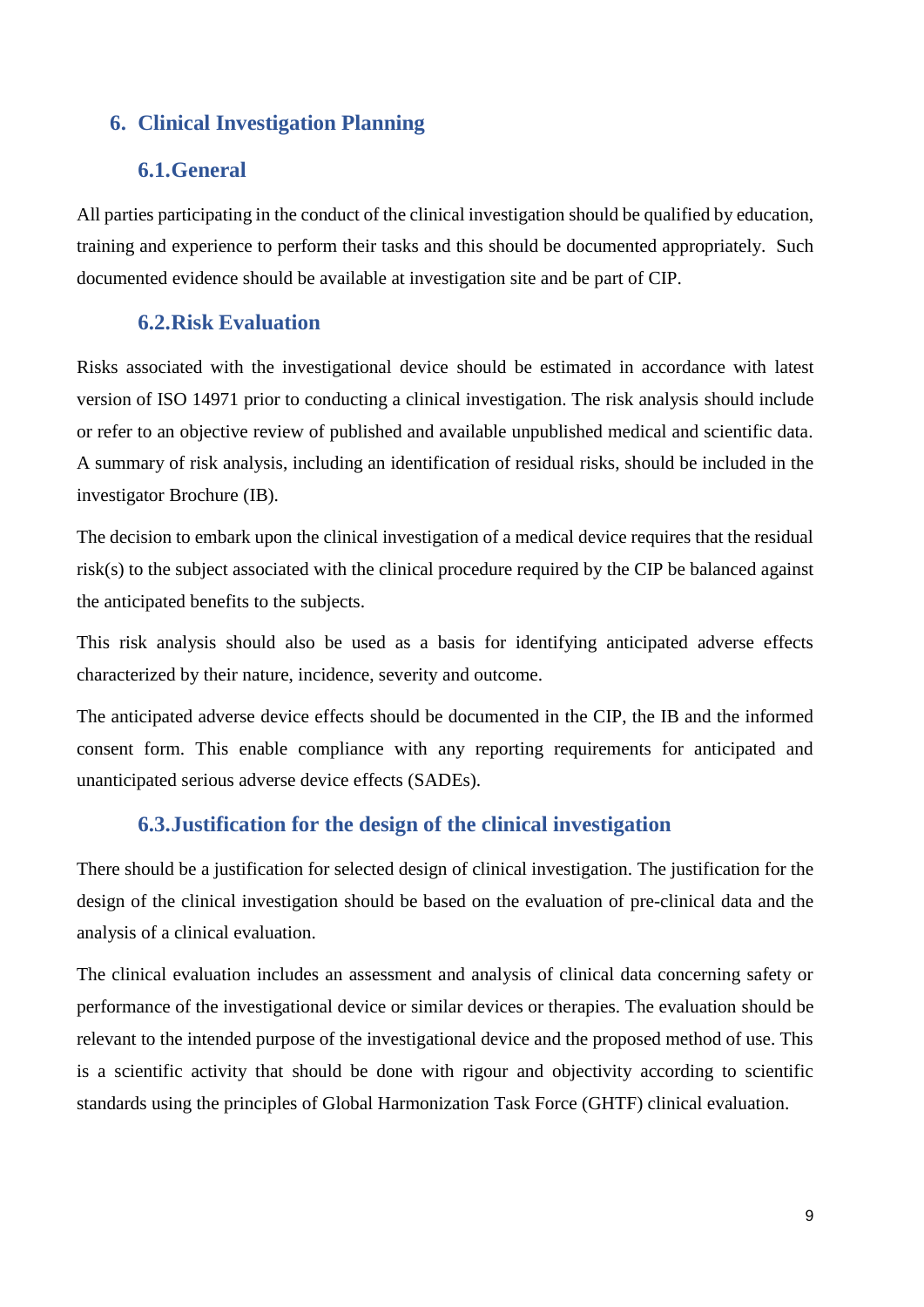The results of the clinical evaluation should be used to determine and justify the optimal design of the clinical investigation. They should also help identify relevant endpoints and confounding factors to be taken into consideration and serve to justify the choice of comparator (s).

# <span id="page-14-0"></span>**6.4.Clinical Investigation Plan (CIP)**

There should be clinical investigation plan for the conduct of medical device clinical investigation. The CIP should include the information specified in Medical device Clinical investigation authorization guideline.

The CIP and all subsequent amendment to the CIP are agreed upon between the sponsor, the coordinating investigator and all principal investigators, and are recorded with a justification for each amendment. Amendments to the approved CIP should be notified to and get approval from the Authority before being implemented.

# <span id="page-14-1"></span>**6.5.Investigator's Brochure (IB)**

The investigator should retain an IB that provides the investigators with sufficient safety or performance data from pre-clinical investigations and/or other clinical investigations to justify human exposure to the investigational device specified in the CIP.

The IB should be updated throughout the course the clinical investigation as significant new information becomes available (e.g. a significant change in risk, etc)

The principal investigator(s) should acknowledge the receipt of the IB and all subsequent amendments and should keep all information confidential. However, as deemed necessary by the request of the Authority.

### <span id="page-14-2"></span>**6.6.Case Report Forms (CRFs)**

An approved CRF should be available and used at clinical investigation site. The CRFs should capture the data for each enrolled subject as required by the CIP. The CRFs should include information on the condition of each subject upon entering, and during the course of, the clinical investigation, exposure to the investigational device and any other therapies.

A procedure should be in place to ensure, that when it is necessary to amend the CIP, the Sponsor should review the CRFs to determine if an amendment of these forms is also necessary.

### <span id="page-14-3"></span>**6.7.Monitoring Plan**

There should be a monitoring plan developed by the sponsor based on assessment of the extent and nature of monitoring appropriate for the clinical investigation, including the strategy for source data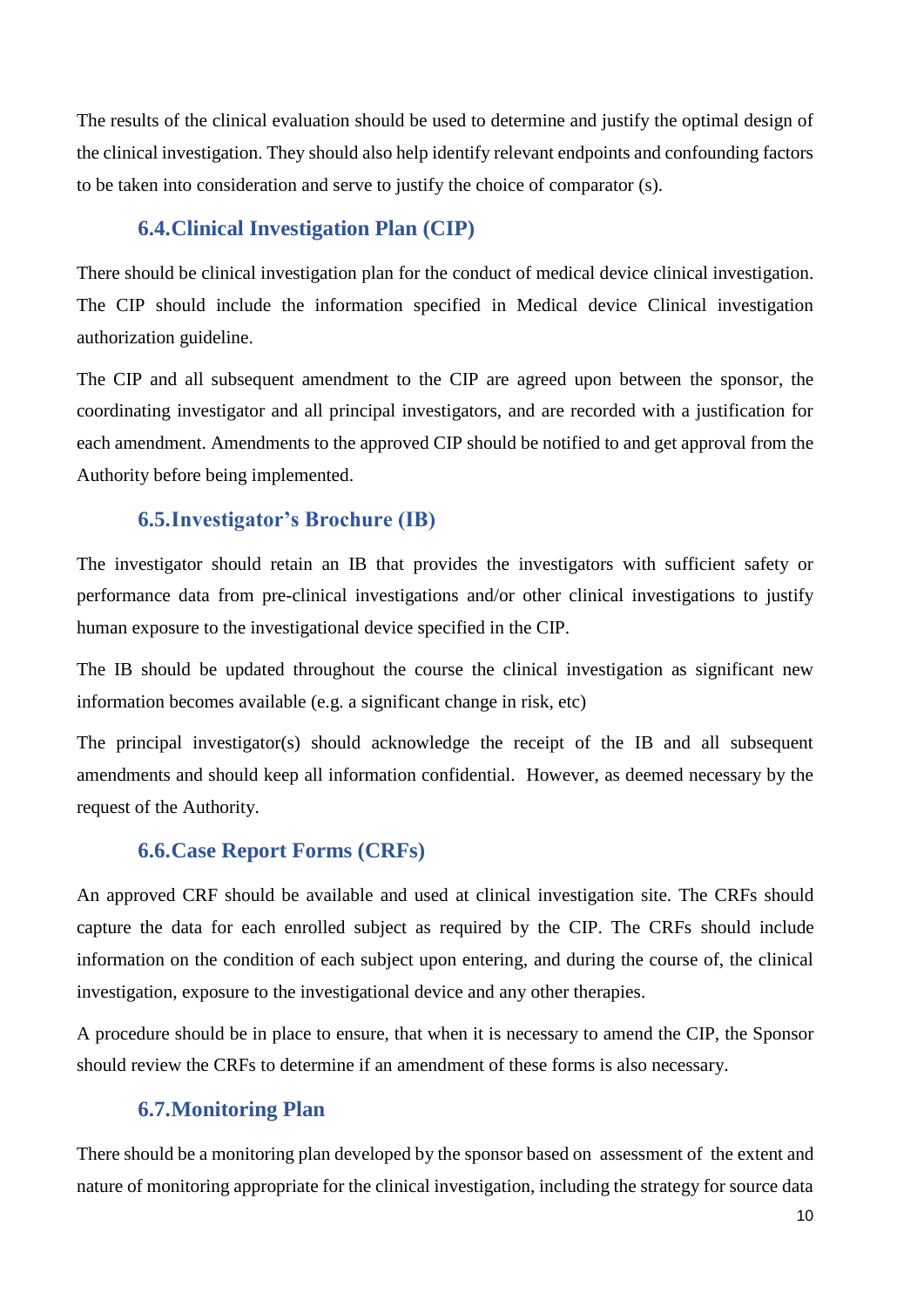verification, based on considerations such as the objective, design, complexity, size, critical data points and endpoint of the clinical investigation. The monitoring activities should be conducted as per the monitoring plan.

#### <span id="page-15-0"></span>**6.8.Investigation site selection**

An investigation site selection report comprising adequacy and appropriateness of the site as well as availability of qualified investigator should be documented or retained. The rationale for selecting an investigation site should be documented. The rationale can be based on prior experience of the sponsor with the investigation site.

#### <span id="page-15-1"></span>**6.9.Agreement**

There should be a valid agreement between the sponsor and the principal investigator(s) /investigation site(s) and between any other relevant parties (e.g. investigators, CRO(s) and core laboratories), which defines the responsibilities of each party in the clinical investigation. All agreements should be recorded in writing and signed and dated by all parties involved.

The agreement should indicate that, by participating in a clinical investigation, the parties may share some regulatory responsibilities with the sponsor.

#### <span id="page-15-2"></span>**6.10. Labelling**

The investigation device labels, the instructions for use or the packaging should indicate that the investigational device is exclusively for use in a clinical investigation. For post approval clinical investigation of medical device, the labelling requirement "for investigational use only" may not be applicable. For detail labelling requirement please consult the guideline for labelling requirements of the authority.

#### <span id="page-15-3"></span>**6.11. Data Monitoring Committee (DMC)**

There should be a procedure for establishing DMC whose primary function should be described in the CIP. The sponsor should establish a DMC prior to starting the clinical investigation.

The decision to establish a DMC should be guided by the risk analysis, taking into account both the risks associated with the use of the investigational device and the risk associated with subject's participation in the clinical investigation.

The responsibilities of the DMC should be detailed in written in the procedures to establish the frequency of meetings, handling of emergency situations and documentation of such meeting.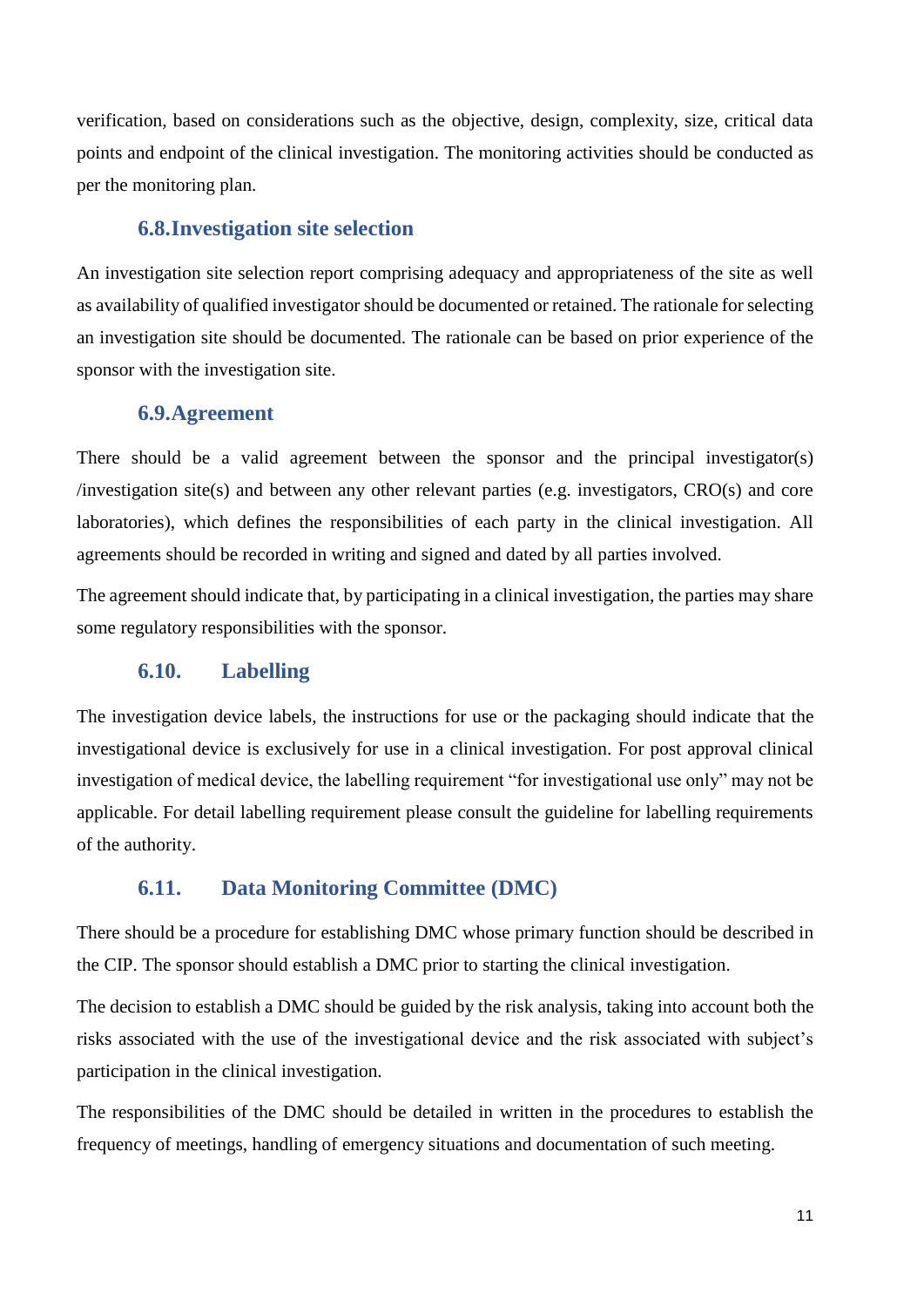# <span id="page-16-0"></span>**7. Clinical Investigation Conduct**

# <span id="page-16-1"></span>**7.1.General**

The clinical investigation should be conducted in accordance with this guideline and the authorized CIP by the Authority.

The clinical investigation should not be commenced until written approval from the EC and Authority have been received.

# <span id="page-16-2"></span>**7.2.Investigation site Initiation**

Documented information should be retained, by the sponsor or monitor, for an initiation visits and/or an investigator meeting for each participating investigation site at the beginning of the clinical investigation. A log should be initiated identifying names, initials, signatures, functions, and designated authorizations for the principal investigator and members of the investigation site team.

# <span id="page-16-3"></span>**7.3.Investigation site monitoring**

The conduct of the clinical investigation should be monitored according to the monitoring plan.

In general, there is a need for on-site monitoring before, during, and after the clinical investigation. However, in exceptional circumstances, the sponsor may determine that remote monitoring (without visiting the investigation site), in conjunction with procedures such as investigator's documented training, meetings, and extensive written guidance or telephone communication, can assure appropriate conduct of the clinical investigation. In such circumstances, the sponsor should provide a justification for omitting the source document verification.

# <span id="page-16-5"></span><span id="page-16-4"></span>**7.4.Adverse events and device deficiencies**

# **7.4.1. Adverse Events**

All adverse events should be documented in a timely manner throughout the clinical investigation and should be reported. Serious adverse events should be reported within 48 hours and all other adverse events should be reported in an interim or final report of the clinical investigation.

# **7.4.2. Device Deficiencies**

<span id="page-16-6"></span>All device deficiencies related to the identity, quality, durability, reliability, safety or performance of an investigational medical device should be documented throughout the clinical investigation and appropriately managed by the sponsor.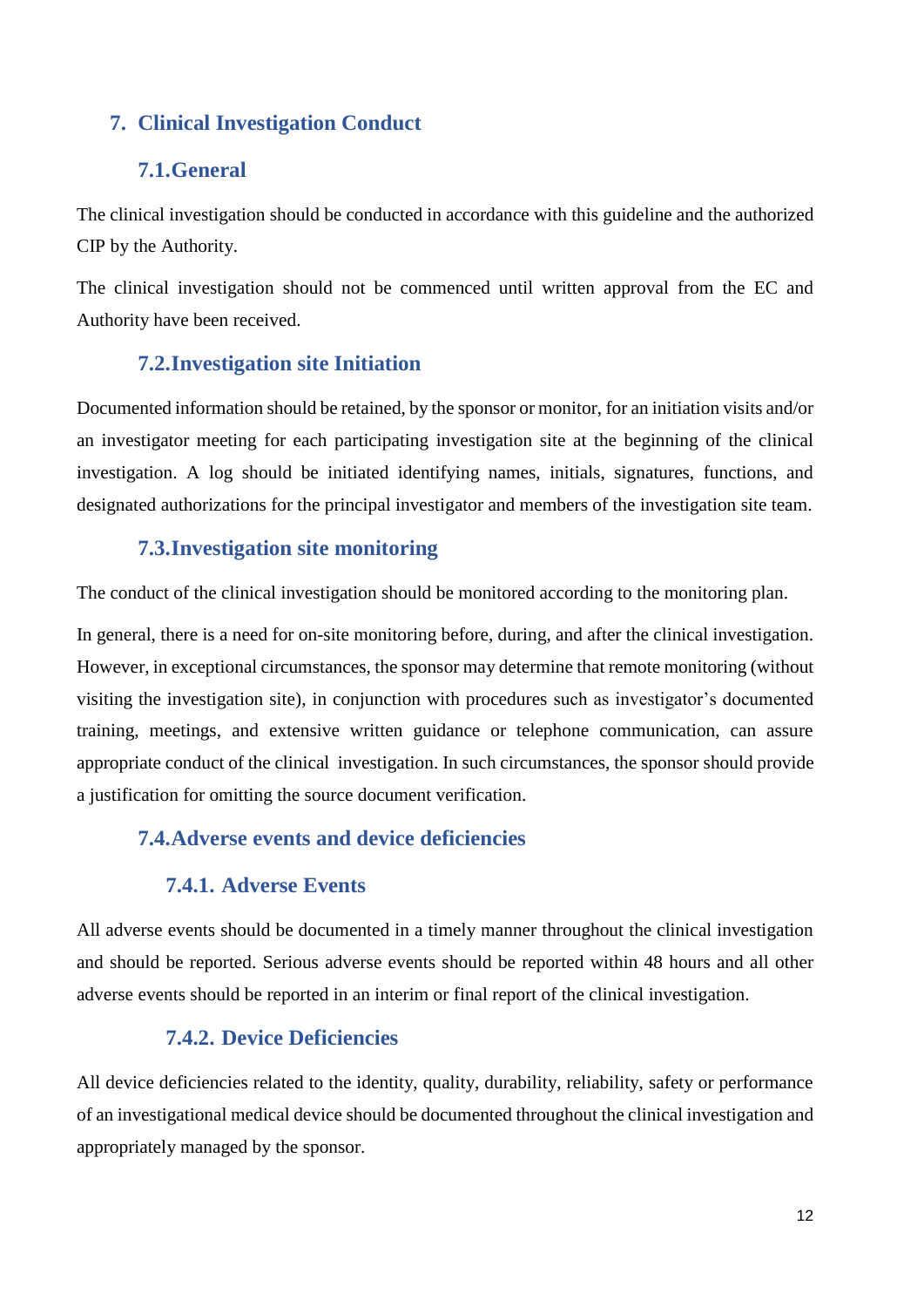Device deficiencies that do not cause an adverse event but could have led to a medical occurrence

- a) If either suitable action had not been taken,
- b) If intervention had not been made, or
- c) If circumstances had been less fortunate

#### <span id="page-17-0"></span>**7.5.Clinical Investigation Documents and documentation**

#### **7.5.1. Amendments**

<span id="page-17-1"></span>Any amendment made to IB, CIP, CRFs, informed consent form and other subject information, or other clinical investigation documents with their justification statement, throughout the clinical investigation should be communicated and get approval for major amendments from the authority and EC before being implemented.

Proposed amendments to the CIP should be agreed upon between the sponsor and principal investigator, or approved by the EC. The version number and date of amendments should be documented.

### **7.5.2. Subject Identification log**

<span id="page-17-2"></span>Each investigation site should maintain a log of all the subjects enrolled in the clinical investigation, assigning an identification code that is traceable to their names, alternative subject identification or contact information. The names, alternative subject identification or contact information should remain confidential to the code assigning person.

Depending on the clinical investigation design, a log should be maintained that identifies everyone who has been pre-screened for potential enrolment in the clinical investigation.

# **7.5.3. Source documents**

<span id="page-17-3"></span>Source documents should be created and maintained by the investigation site team throughout the clinical investigation.

#### <span id="page-17-4"></span>**7.6.Additional members of the investigation site team**

New members of the investigation site team may be added from time to time at new or existing sites. New personnel should receive adequate training including GCP and critical investigation requirements before they start their assignment and this training should be documented. The names, initials, signatures, functions, and designated authorizations of new personnel should be documented.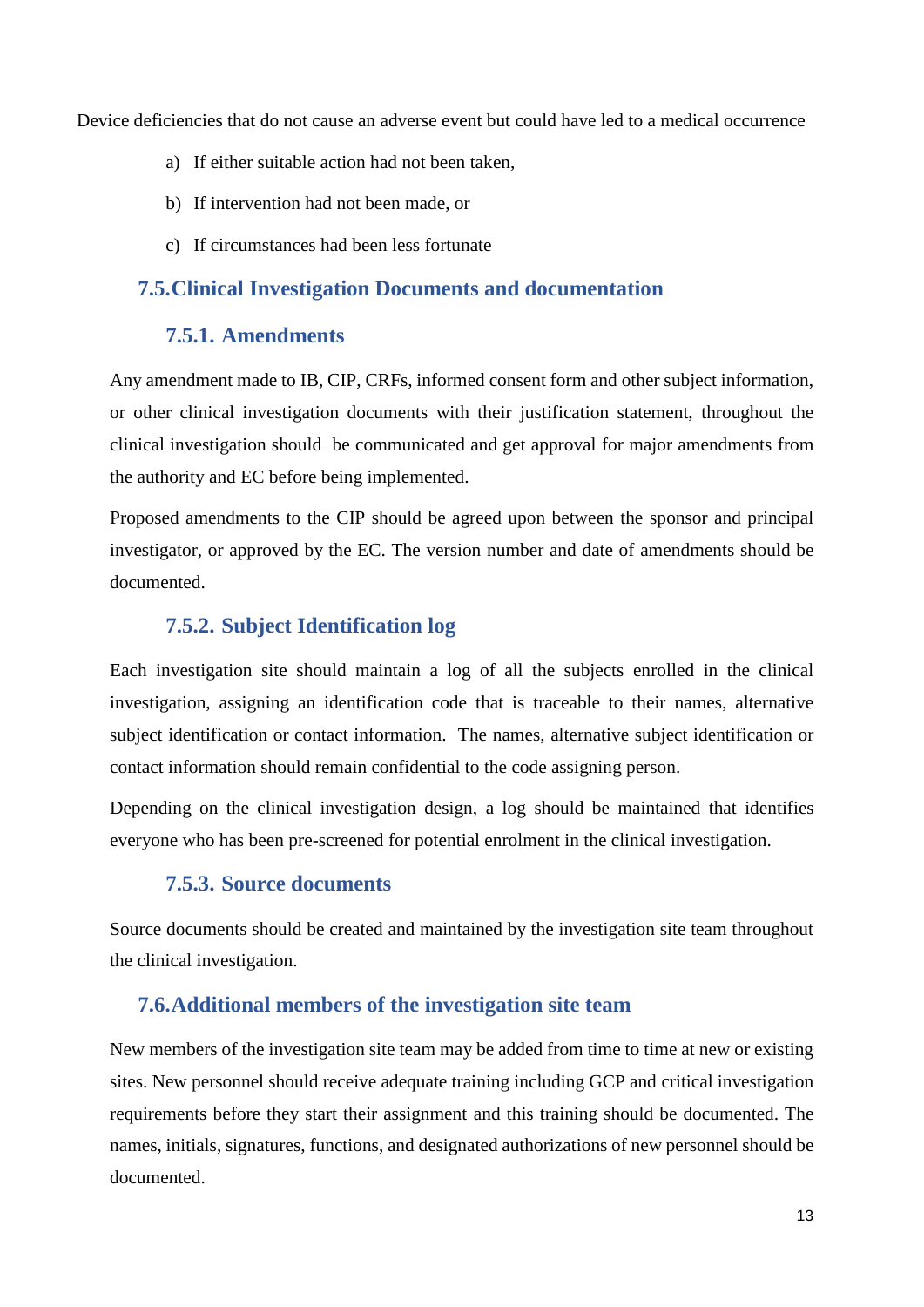# <span id="page-18-0"></span>**7.7.Subject privacy and confidentiality of data**

Confidentiality of data should be pragmatically maintained by all parties involved at all times throughout the clinical investigation. All data should be secured against unauthorized access.

The privacy of each subject and confidentiality of his/her information should be preserved in reports and when publishing any data.

The principal investigator or institution should provide direct access to source data during and after the clinical investigation for monitoring, audits, EC review and the authority inspections.

As required, the principal investigator or institution should obtain permission for direct access to source documents from the subject, hospital administration and national regulatory authorities before starting the clinical investigation.

#### <span id="page-18-1"></span>**7.8.Document and Data Control**

#### **7.8.1. Traceability of documents and data**

<span id="page-18-2"></span>All documents and data should be controlled and maintained in a way that assures their traceability. Where relevant, the accuracy of translations should be guaranteed and documented. All documents, and subsequent versions, related to a clinical investigation should all be identifiable, traceable and appropriately stored to provide a complete history of the clinical investigation.

The investigator should assure the accuracy, completeness, legibility and timeliness of the data reported to the sponsor on the CRFs and in all required reports. Where copies of the original source document as well as printouts of original electronic source documents are retained, these should be signed and dated by an authorized member of the investigation site team with a statement that it is a true reproduction of the original source document.

If assignment to a treatment group is blinded/masked in any way, it should be safeguarded throughout the clinical investigation, including data entry and processing. In such instances, procedures for decoding blinded/masked clinical investigations should be established and strictly followed.

#### **7.8.2. Recording of data**

<span id="page-18-3"></span>The data reported on the CRFs should be derived from source documents and be consistent with these source documents, and any discrepancies should be explained in writing. The CIP should specify which data can be recorded directly in the CRFs. The CRFs should be signed and dated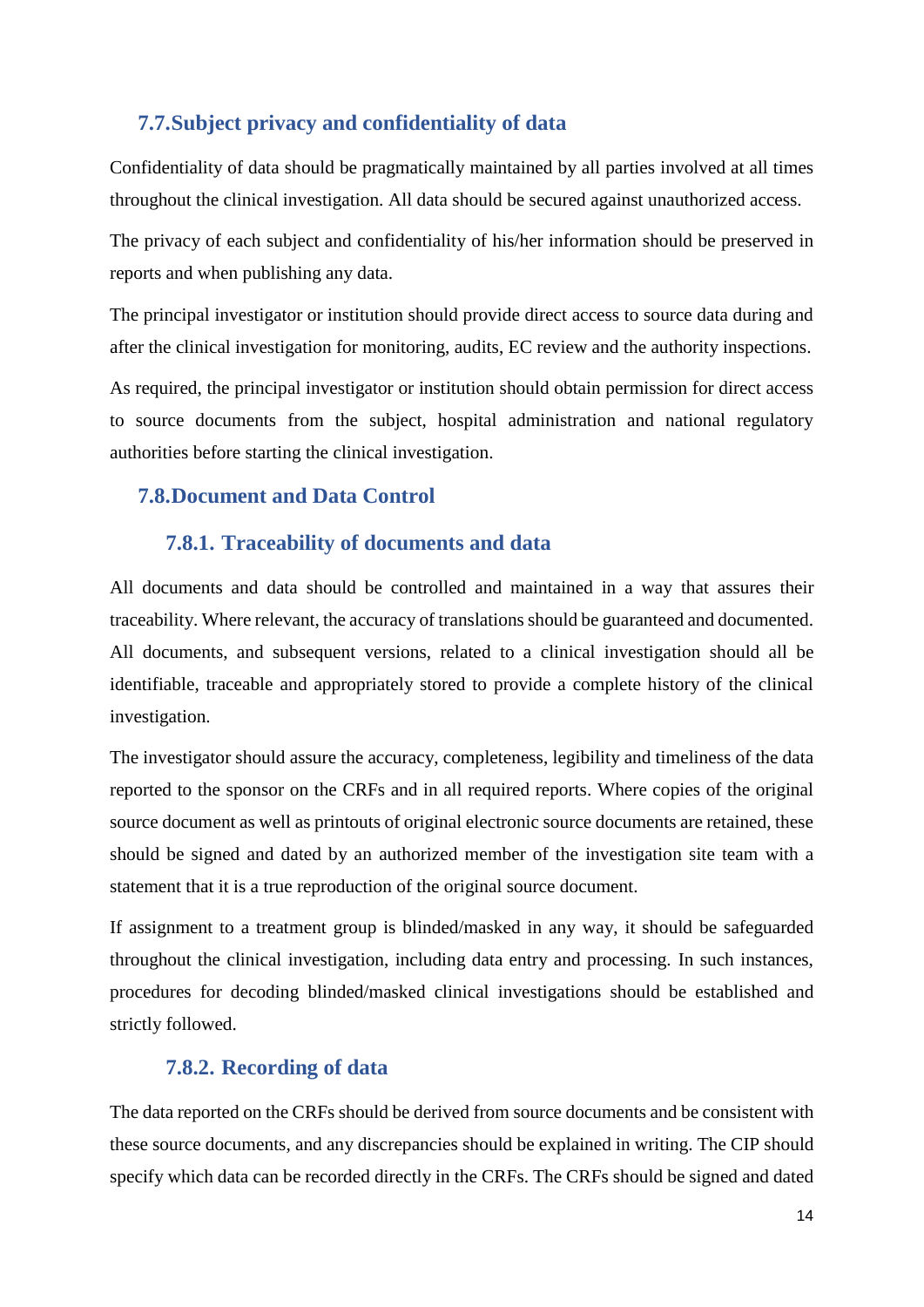by the authorized site team member and principal investigator or his/her authorized designee(s). Any change or correction to both written and electronic data reported on a CRF should be dated, initiated and explained if necessary, and should not obscure the original entry (i.e. an audit trail should be maintained).

# **7.8.3. Electronic clinical data systems**

<span id="page-19-0"></span>When electronic clinical databases or remote electronic clinical data systems are used, written procedures should be established and implemented to:

- a) establish and document requirements for the electronic clinical data system to receive and process data,
- b) verify and validate that the requirements for the electronic clinical data system can be consistently met,
- c) ensure attributability, completeness, reliability, consistency and logic of the data entered,
- d) ensure accuracy of reports,
- e) ensure that data changes are documented and that there is no deletion of entered data (i.e. maintain an audit trail, data trail, edit trail),
- f) maintain a security system that prevents unauthorized access to the data, both internally and externally,
- g) maintain a list of individuals who have access to the electronic data system as well as the dates of access and privileges granted to each user,
- h) ensure that all completed CRFs are signed by the principal investigator or authorized designee,
- i) maintain adequate backup, retention and retrievability of the data, and
- j) train users on proper use of the system.

### <span id="page-19-1"></span>**7.9.Investigational device accountability**

Access to investigational devices should be controlled and the investigational devices should be used only in the clinical investigation and according to the CIP.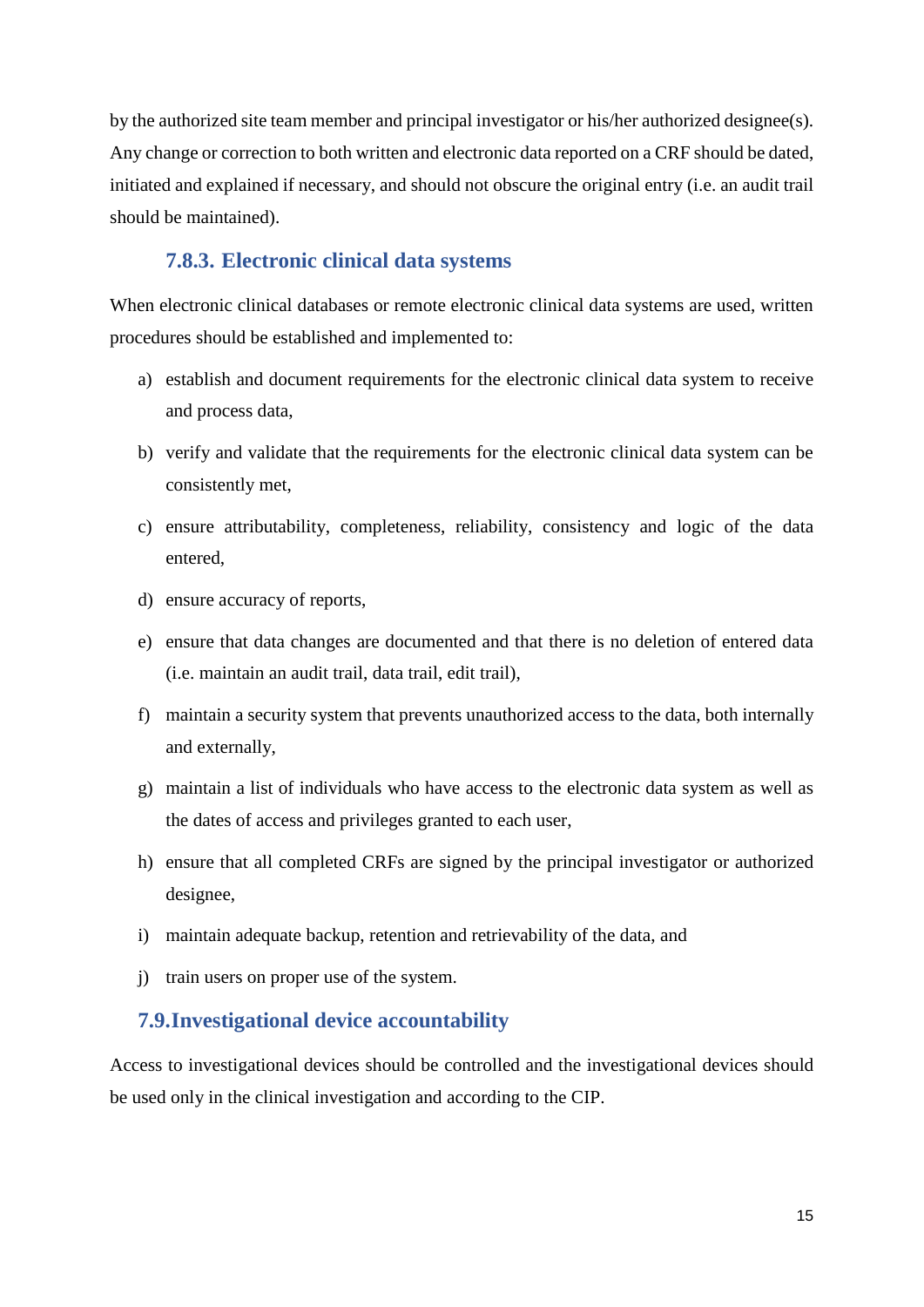The sponsor should keep records to document the physical location of all investigational devices from shipment of investigational devices to the investigation sites until return or disposal.

There should be written procedure for recording keeping of investigational device. The principal investigator or an authorized designee should keep records documenting the receipt, use, return and disposal of the investigational devices in accordance with this procedure, which should include:

- a) The date of receipt
- b) Identification of each investigational device (Device name, intended use, manufacturer, batch number/serial number or unique code),
- c) The expiry date, if applicable,
- d) The date or dates of use
- e) Subject identification,
- f) Data on which the investigational device was returned/explanted from subject, if applicable and
- g) The date of return of unused, expired or malfunctioning investigational devices, if applicable

#### <span id="page-20-0"></span>**7.10. Accounting for subject**

All subjects enrolled in the clinical investigation (including those withdrawn from the clinical investigation or lost to follow-up) should be accounted for and documented.

If a subject withdraws from the clinical investigation, the reasons(s) should be recorded. If such withdrawal is due to problems related to the investigational device safety or performance, the investigator should ask for the subject's permission to follow his/her status/condition outside the clinical investigation.

The subject's preference on follow up on his/her status or condition outside the clinical investigation should be documented and records of such follow up by the subjects should be retained.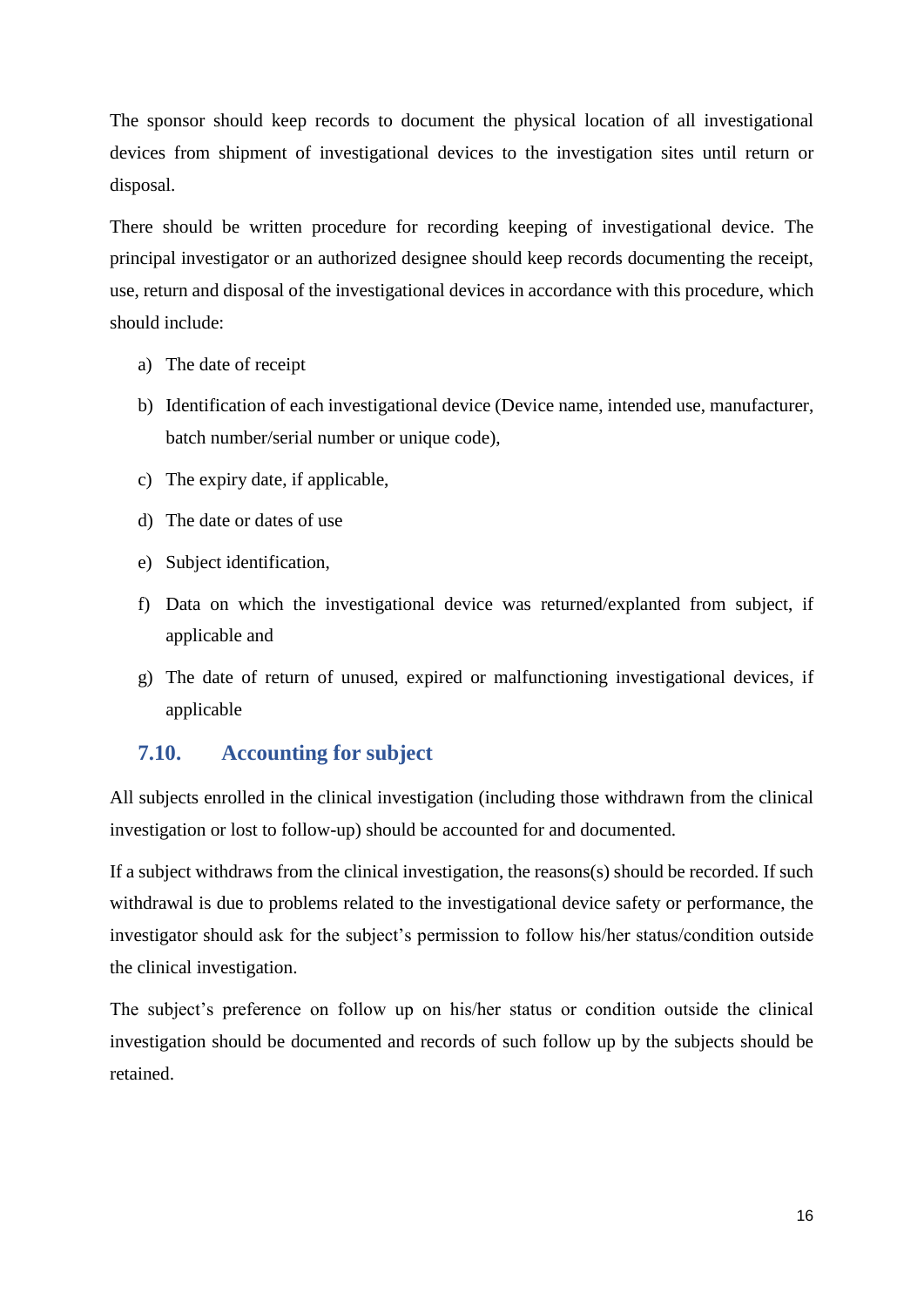#### <span id="page-21-0"></span>**7.11. Auditing**

Audit of the clinical investigation may be conducted by the sponsor or third parties designated by the sponsor to evaluate compliance with the CIP, written procedures, this guideline and other applicable regulatory requirements. These audits may cover all involved parties, systems and facilities and are independent of, and separate from, routine monitoring or quality control functions.

An audit is useful:

- a) As a routine part of the sponsor's quality assurance programme
- b) To assess the effectiveness of monitoring system
- c) Whenever there are serious or repeated CIP deviations or suspicion of fraud
- d) To bring an investigation site in to "inspection readiness" i.e. to prepare the investigation site for a potential regulatory inspection

The auditors should be qualified by training and experience to conduct audits properly.

The auditing of clinical investigation systems should be conducted in accordance with the sponsor's written procedures or specific plan on what to audit, how to audit, the frequency of audit, the frequency of audit reports.

The sponsor's audit plan and procedures for a clinical investigation audit should be guided by the importance of the clinical investigation, the number of subjects in the clinical investigation, the type and complexity of the clinical investigation, the level of risk to the subjects and any identified problem(s). The audit results should be documented and communicated to relevant parties, if applicable.

<span id="page-21-1"></span>**8. Suspension, termination, and close-out of the clinical investigation**

#### <span id="page-21-2"></span>**8.1.Suspension or premature termination of the clinical investigation**

#### **8.1.1. Procedure for suspension or premature termination**

<span id="page-21-3"></span>The sponsor, principal investigator, EC, or the authority may suspend or prematurely terminate either a clinical investigation in an individual investigation site or the entire clinical investigation for significant and documented reasons.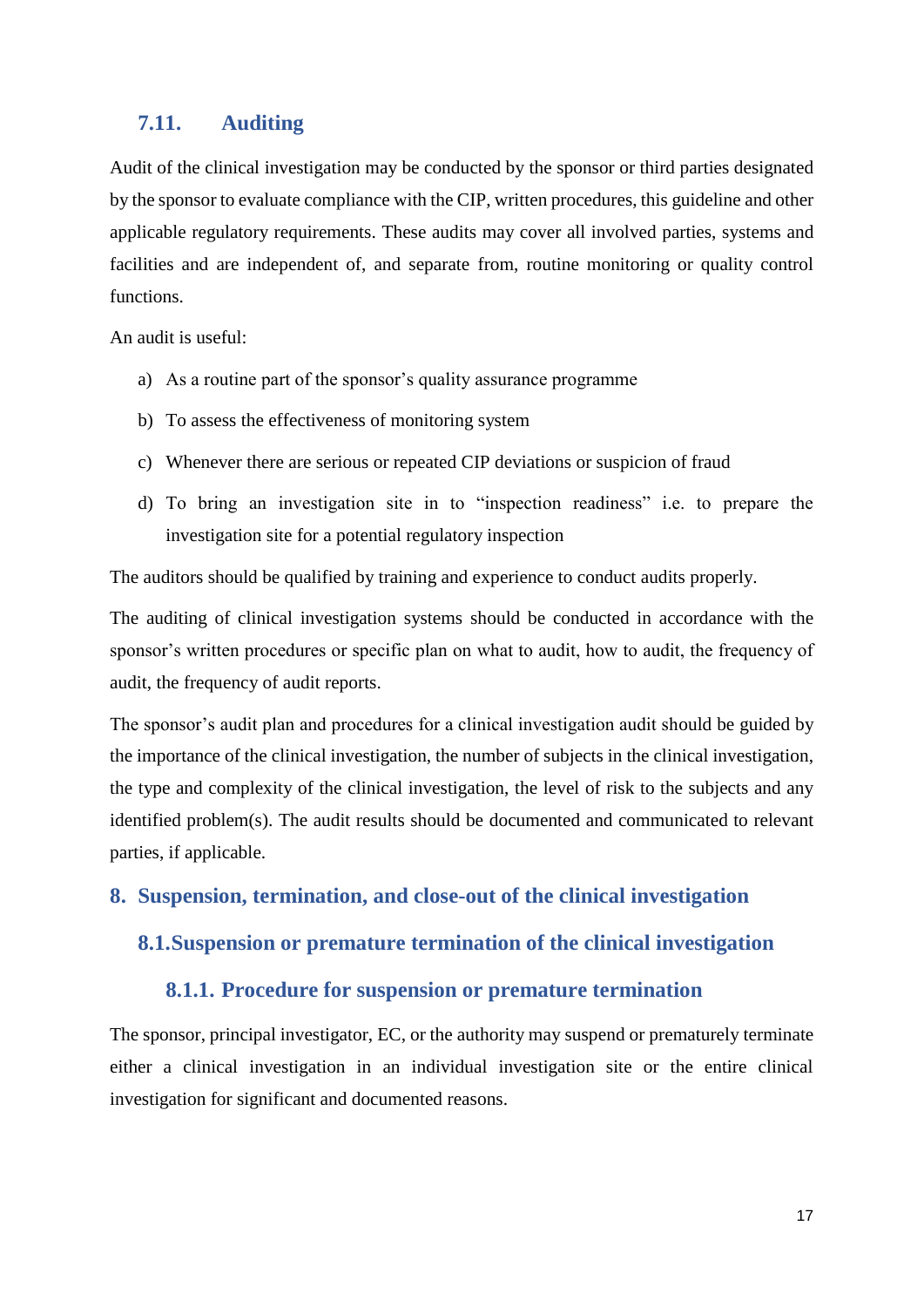The investigator should have a procedure for possible conditions for suspensions and premature termination; and handling study subjects and on how to communicate relevant institutions when suspending or premature termination of the clinical trial investigation.

If suspicion of an unacceptable risk to the subject arises during the clinical investigation, or when so instructed by the EC or authority, the sponsor should suspend the clinical investigation while the risk is assessed. The sponsor should terminate the clinical investigation if an unacceptable risk is confirmed.

The sponsor should consider terminating or suspending the participation of a particular investigation site or investigator in the clinical investigation if monitoring or auditing identifies serious or repeated deviations on the part of an investigator.

If suspension or premature termination occurs, the terminating party should justify its decision in writing and promptly inform the other parties with whom they are in direct communication. The principal investigator and sponsor should keep each other informed of any communication received from either the EC or the regulatory authority.

If, for any reason, the sponsor suspends or prematurely terminates the investigation at an individual investigation site, the sponsor should inform the authority as appropriate and ensure that the EC is notified, either by the principal investigator or by the sponsor. If the suspension or premature termination was in the interest of safety, the sponsor should inform all other principal investigators.

If suspension or premature termination occurs

- a) The sponsor should remain responsible for providing resources to fulfil the obligations from the CIP and existing agreements for following up the subjects enrolled in the clinical investigation, and
- b) The principal investigator or authorized designee should promptly inform the enrolled subjects at his/her investigation site, if appropriate.

# <span id="page-22-0"></span>**8.1.2. Procedure for resuming the clinical investigation after temporary suspension**

When the sponsor concludes an analysis of the reason(s) for the suspension, implements the necessary corrective actions, ensures effectiveness of corrective actions and decides to lift the temporary suspension, the sponsor should inform the principal investigators, the authority and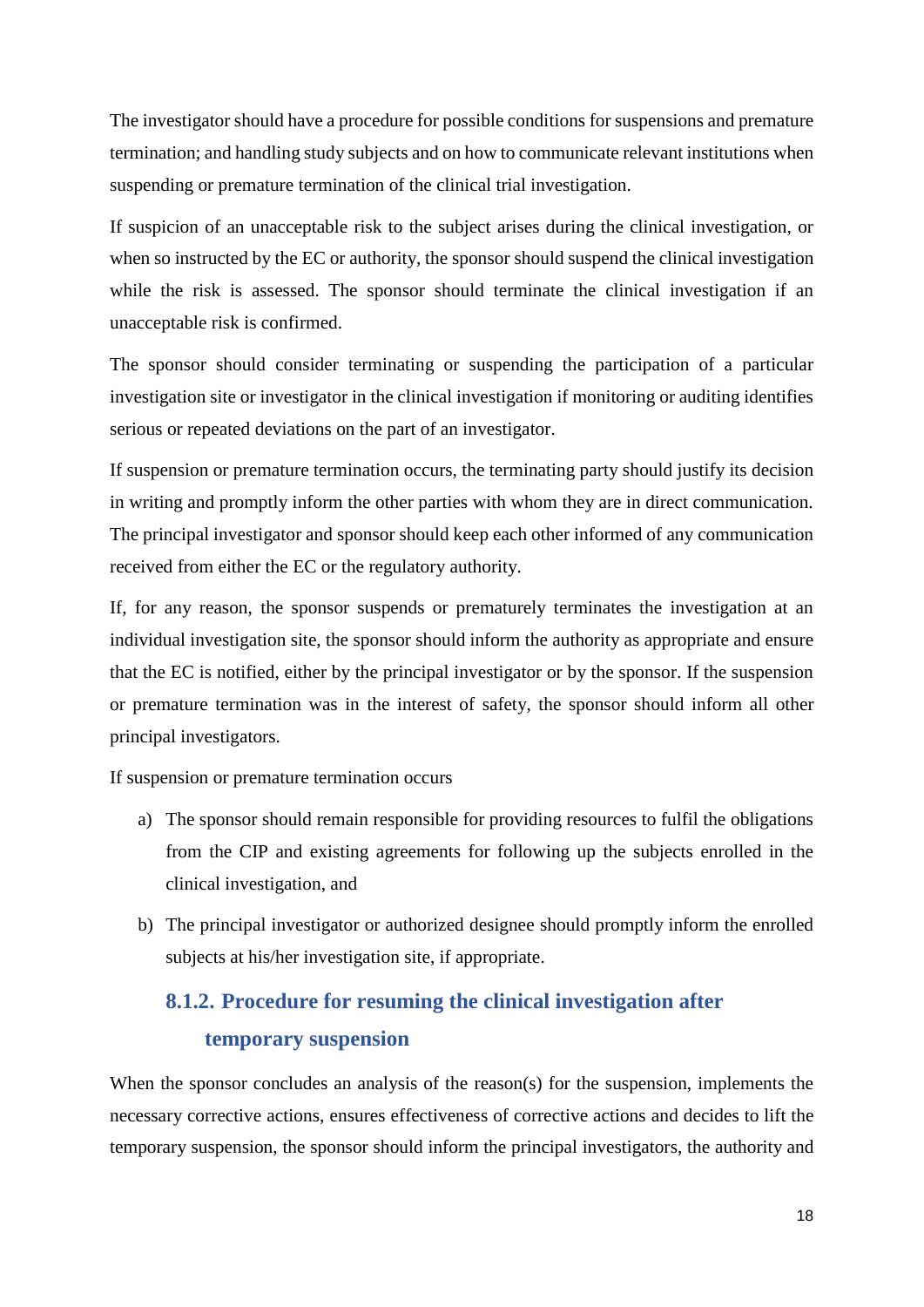where appropriate, the ECs of the rationale and provide them with the relevant data supporting this decision.

Concurrence should be obtained from the authority and where appropriate, ECs before the clinical investigation resumes.

If subjects have been informed of the suspension, the principal investigator or authorized designee should inform them of the reasons for resumption.

### <span id="page-23-0"></span>**8.2.Routine Close-out**

Routine close-out activities should be conducted to ensure that the principal investigator's records are complete, all documents needed for the sponsor's files are retrieved, remaining clinical investigation materials are disposed of, previously identified issues have been resolved and all parties are notified.

- 1. Completing the records includes ensuring that
	- a) All essential documents are complete and up to date
	- b) All CRFs are completed
	- c) All outstanding queries are resolved
	- d) The status of all ongoing adverse events is documented,
	- e) Arrangements are made for archiving and record retention, and
	- f) Documenting disposition of any
		- i. Investigational devices
		- ii. Remaining samples (e.g. blood or tissue)
		- iii. Other clinical investigation materials
- 2. Notification includes
	- a) Notification to the authority and
	- b) Notification to EC, if required

Notification the close out of the clinical investigation to the authority should be within 90 days of close out of the clinical investigation.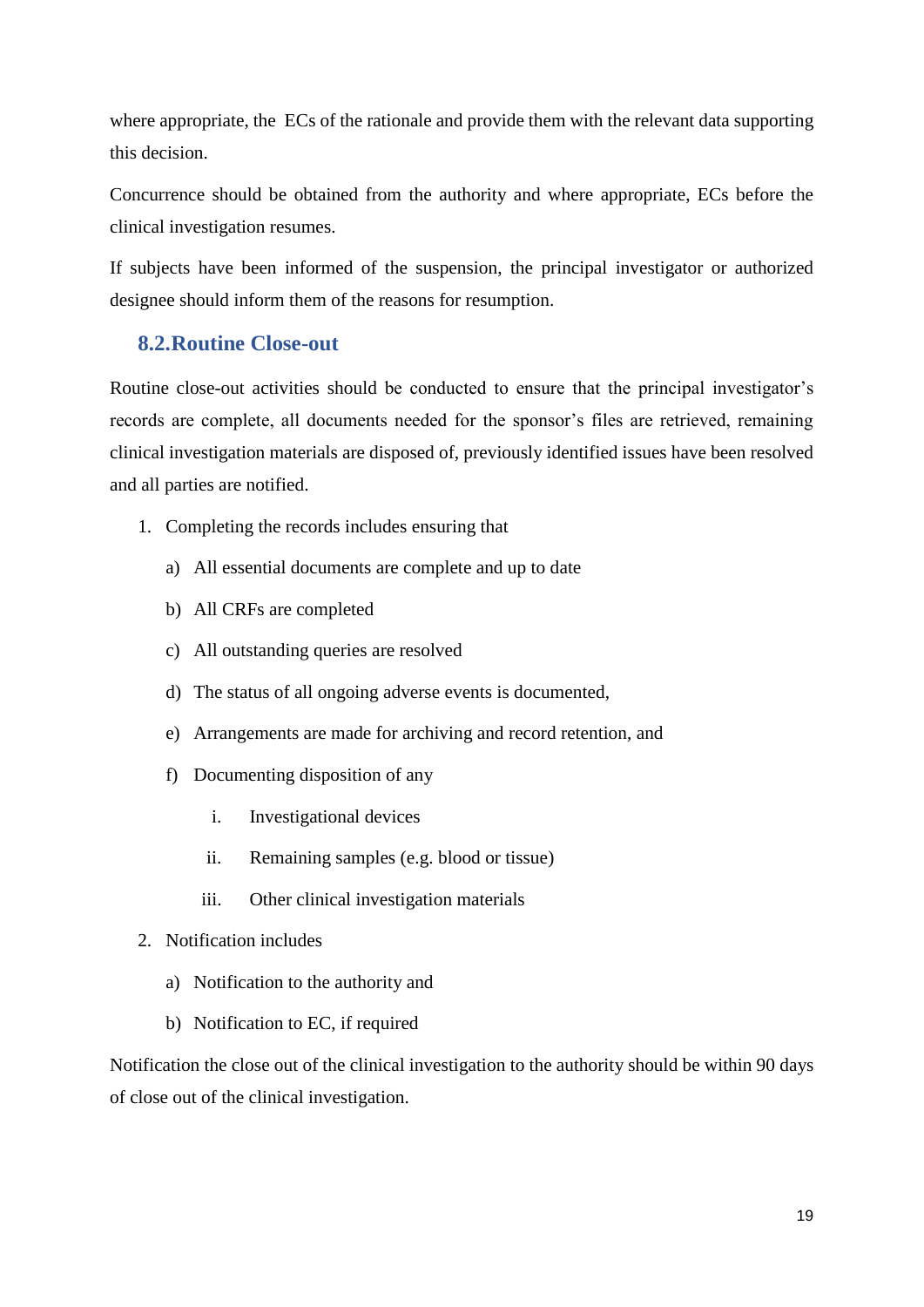#### <span id="page-24-0"></span>**8.3.Clinical Investigation report**

Periodic interim (progress) report of the clinical investigation should be provided biannually. Furthermore, after close-out of the clinical investigation, a report of the clinical investigation should be completed in accordance with this guideline and other relevant regulatory requirements of the authority, even if the clinical investigation was terminated prematurely.

The clinical investigation report should

- a) be in written form
- b) include identification of the device(s), a description of the methodology and design of the clinical investigation, any deviations from the CIP, data analysis together with any statistics and a critical appraisal of the aims the clinical investigation.
- c) take into account the data from each investigation site and for all subjects. No subject should be identifiable either from the clinical investigation report or the published results.
- d) Where applicable, be made available to the coordinating investigator and all principal investigators for review and comment. The sponsor should maintain records confirming that the clinical investigation report has been provided for review. If a reviewer does not agree with all or part of the clinical investigation report, his/her comments should be recorded and communicated to the other principal investigators.
- e) be signed by the sponsor and coordinating investigator including their agreement with the content of the clinical investigation report. If no coordinating investigator is approved, the signature of the principal investigator(s) should be obtained.
- f) be provided to the authority in accordance with applicable requirements.

#### <span id="page-24-1"></span>**8.4.Document retention**

The sponsor and principal investigator should maintain the clinical investigation document (including electronic document) for five years after official close of the clinical investigation. They should take measures to prevent accidental or premature destruction of these documents. The principal investigator or sponsor may transfer custody of records to another person/party and document the transfer at the investigation site or at the sponsor's facility.

The list of essential clinical investigation documents to be maintained in sponsor and investigation site files should include (refer Annex I of this guideline)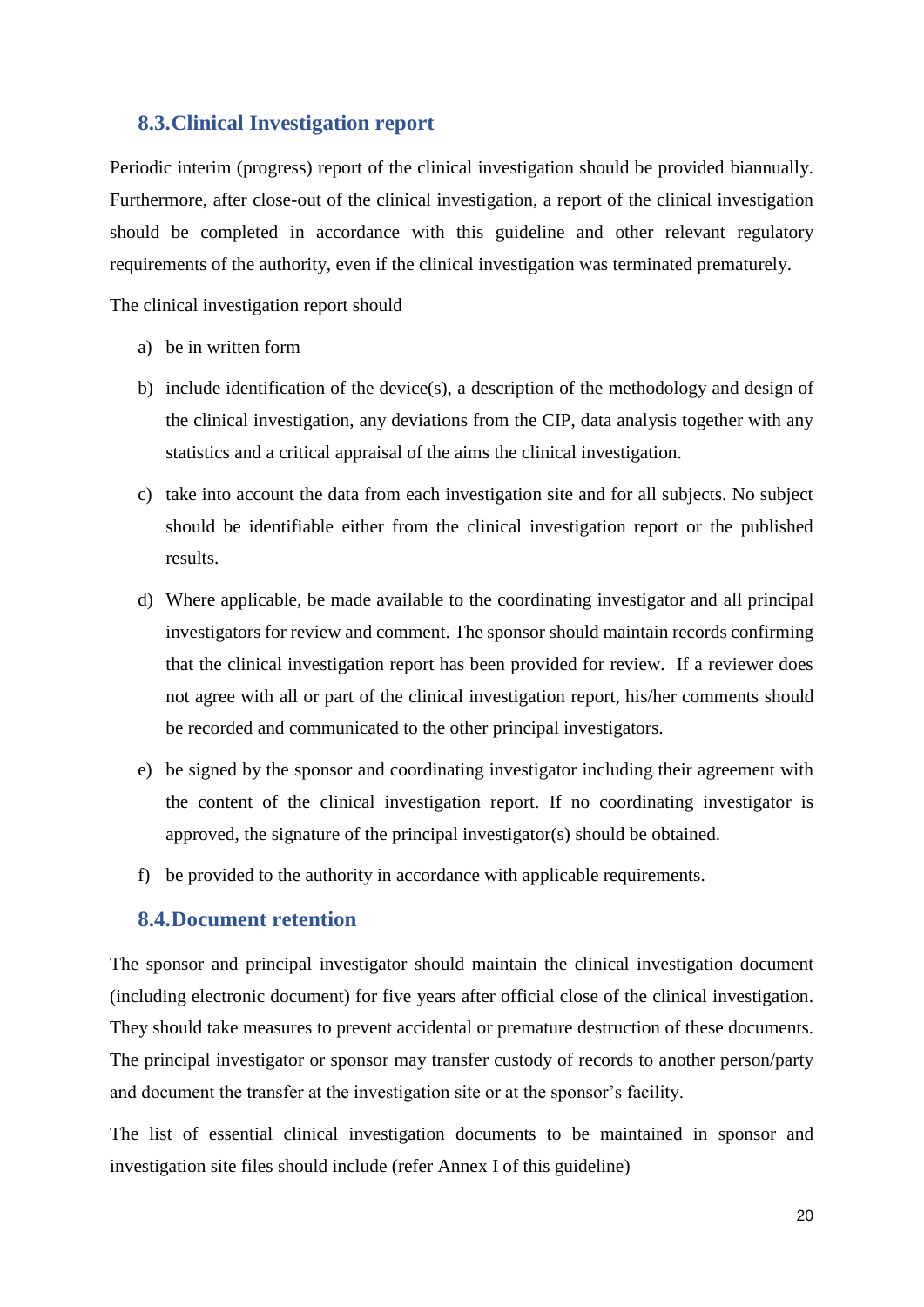Disposal of obsolete records and document after the retention period should be in way that ensure the confidentiality of individual subjects involved in the clinical investigation.

# <span id="page-25-0"></span>**9. Responsibilities of the sponsor**

# <span id="page-25-1"></span>**9.1.Clinical quality assurance and quality control**

Quality assurance and quality control principles should apply to the processes of the clinical investigation. The sponsor should:

- a) Establish, implement and maintain written clinical quality assurance procedures to ensure that the clinical investigation is designed, conducted and monitored, and that data are generated, documented, recorded, reported and retained in compliance with this guideline, the CIP, any subsequent amendment(s), and any other applicable standards and other regulatory requirements,
- b) Maintain records to document the compliance of all parties involved in the clinical investigation,
- c) Justify and document significant exceptions to the requirements of this guideline. Clinical quality assurance and quality control may be integrated in the sponsor's overall quality system. (please refer latest version of ISO 13485 for further information).

### <span id="page-25-2"></span>**9.2.Clinical Investigation Planning and conduct**

### **9.2.1. Selection of clinical Personnel**

<span id="page-25-3"></span>Prior to commencement of the clinical investigation, the sponsor should:

- a) Define, establish and allocate all the roles and responsibilities related to the clinical investigation in one or more written agreements.
- b) Set selection criteria and select appropriately qualified principal investigators
- c) Set selection criteria and select a coordinating investigator, if appropriate, as in the case of a multicentre investigation
- d) Receive disclosures of conflict of interest from principal investigators and other investigators.
- e) Ensure the members of the investigation site team and their designated authorization(s) are identified in long with details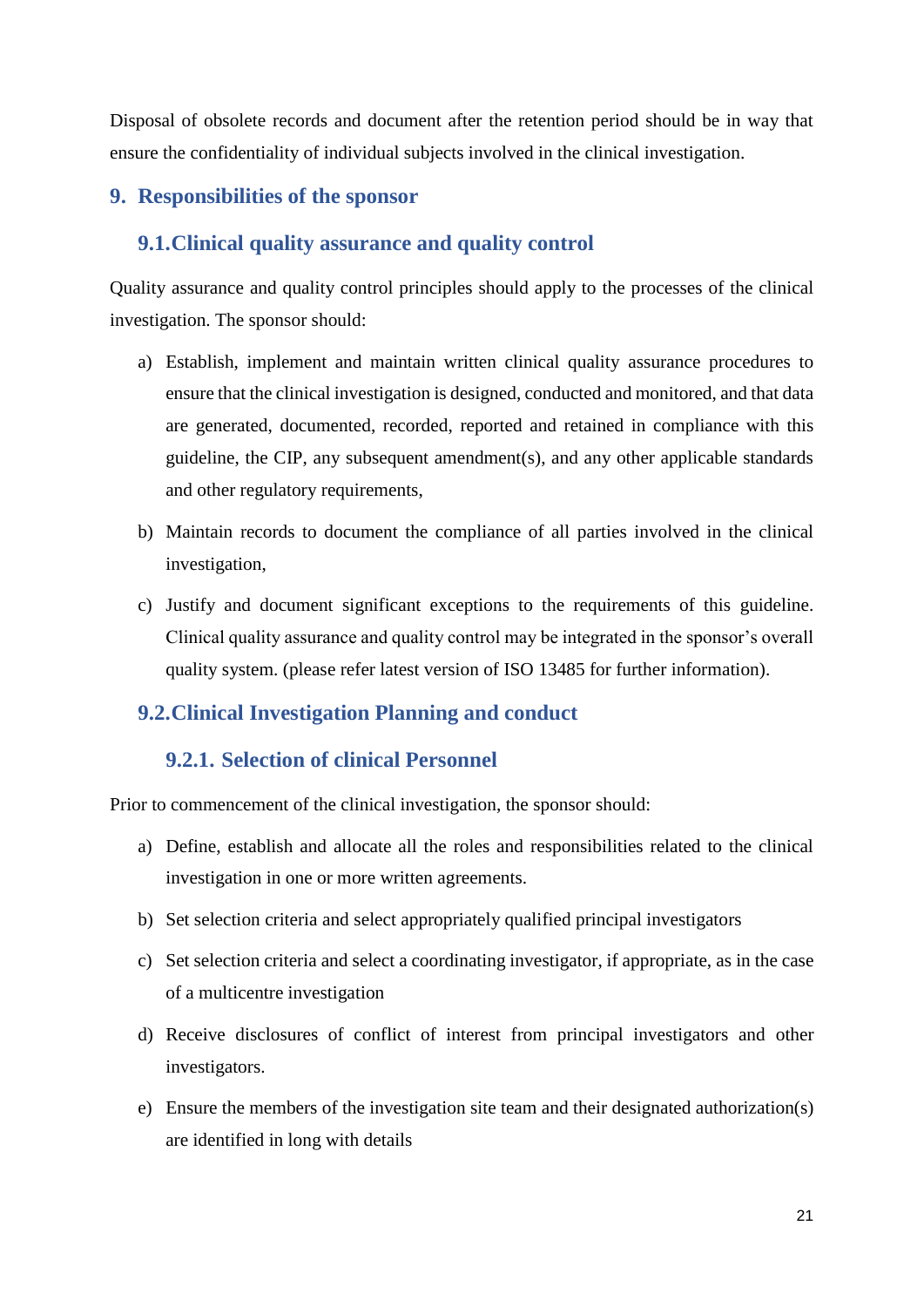- f) Designate or appoint one or more monitors, or otherwise assume the responsibilities of the monitor(s) and
- g) Ensure documentation of training, experience and scientific or clinical knowledge for all the relevant parties involved in order to adequately conduct the clinical investigation, including training, on:
	- 1. GCP
	- 2. The use of the investigational device(s)
	- 3. Device accountability procedures
	- 4. IB
	- 5. CIP
	- 6. CRFs and instructions for completion
	- 7. The written informed consent form and process as well as other written information provided to subjects, and
	- 8. Sponsor's written procedures and any other applicable regulatory requirements.
- h) Ensure that, in multicentre investigations, all investigators and all other parties involved are given instructions on uniformly assessing and documenting clinical and laboratory findings.
- i) Ensure that any clinical-investigation-related activities of sponsor representative (s) at the investigation site(s) are described in the CIP and the informed consent form, and that these activities occur in such a way that they do not bias the data integrity.
- j) Consider the need for a DMC and if appropriate, establish the committee.

#### **9.2.2. Preparation of documents and materials**

<span id="page-26-0"></span>Prior to commencement of the clinical investigation, the sponsor should

- a) prepare the documents and ensure they are reviewed and approved by the relevant persons by dated signature. Copies should be provided to all parties involved.
- b) assure the accuracy of the translation, where relevant,
- c) ensure that a supply of investigational devices, is available in a timely manner for the clinical investigation; investigational devices should not be made available to the principal investigator until all requirements to start the clinical investigation are met,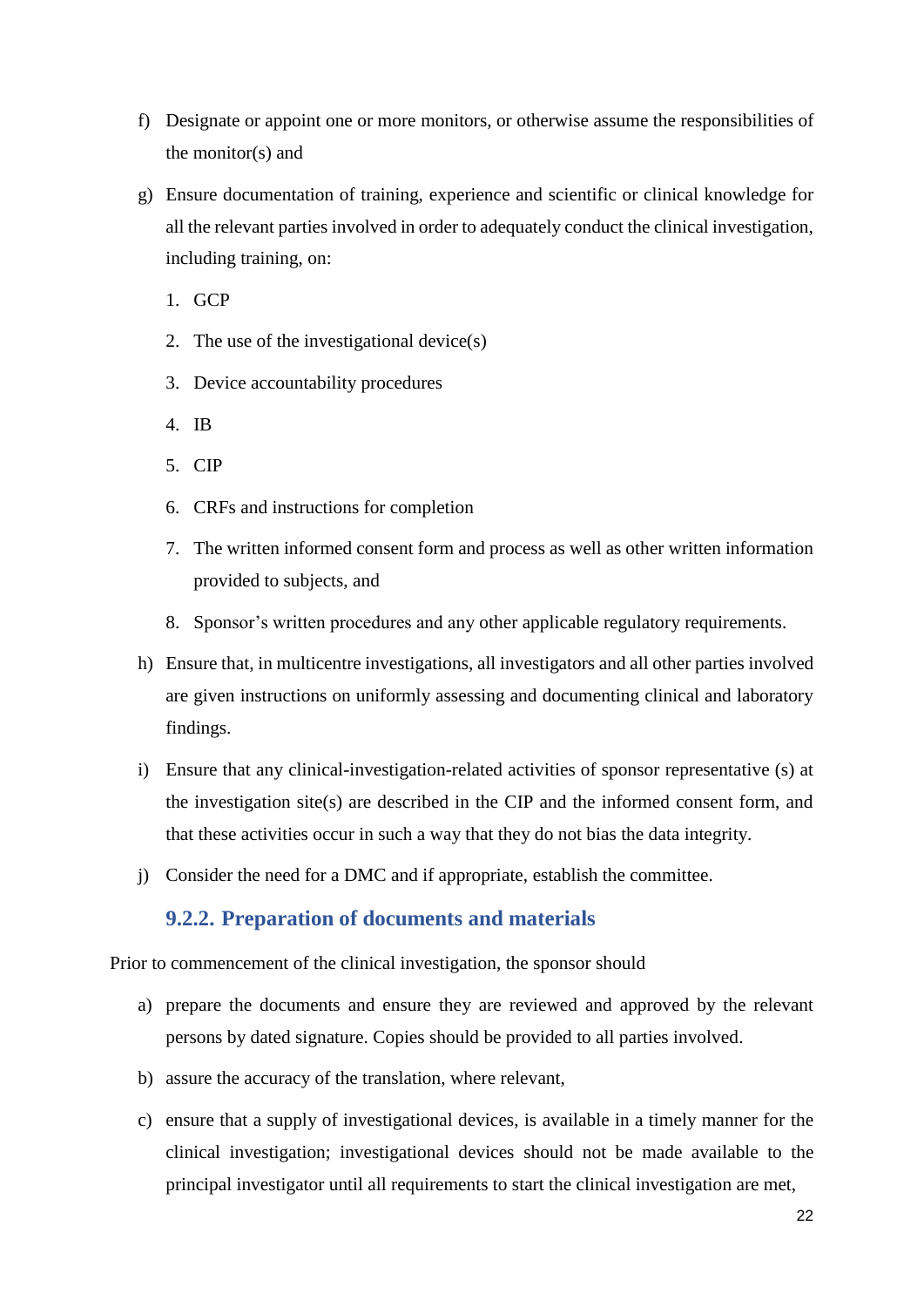- d) provide insurance covering the cost of treatment of subjects in the event of clinicalinvestigation-related injuries,
- e) document any financial arrangements between the principal investigator or the investigation site and the sponsor,
- f) submit all required application(s) to begin the clinical investigation to the authority for review, acceptance, or permission as per the recent guideline for authorization of clinical investigation.
- g) ensure that EC's approval/favourable opinion is obtained and documented, and that appropriate provisions are made to meet any conditions imposed by the EC, and
- h) ensure that any modification(s) required by the authority and/or EC are made and documented by the principal investigator and have gained the approval/favourable opinion of the authority and EC respectively.

# **9.2.3. Conduct of clinical investigation**

<span id="page-27-0"></span>The sponsor should be responsible for

- a) accountability of investigational devices throughout the clinical investigation,
- b) documenting correspondence with all parties involved in the clinical investigation, including ECs and the authority,
- c) ensuring that the clinical investigation is appropriately monitored by determining the extent and nature of monitoring, including the strategy for source data verification, based on considerations such as the objective, design, complexity, size, critical data points and endpoints of the clinical investigation,
- d) reviewing the monitoring report(s) and following up any action(s) required in the monitoring report(s),
- e) taking prompt action to secure compliance with all clinical investigation requirements, and
- f) submitting progress reports, including safety summary and deviations as required by the authority and ECs.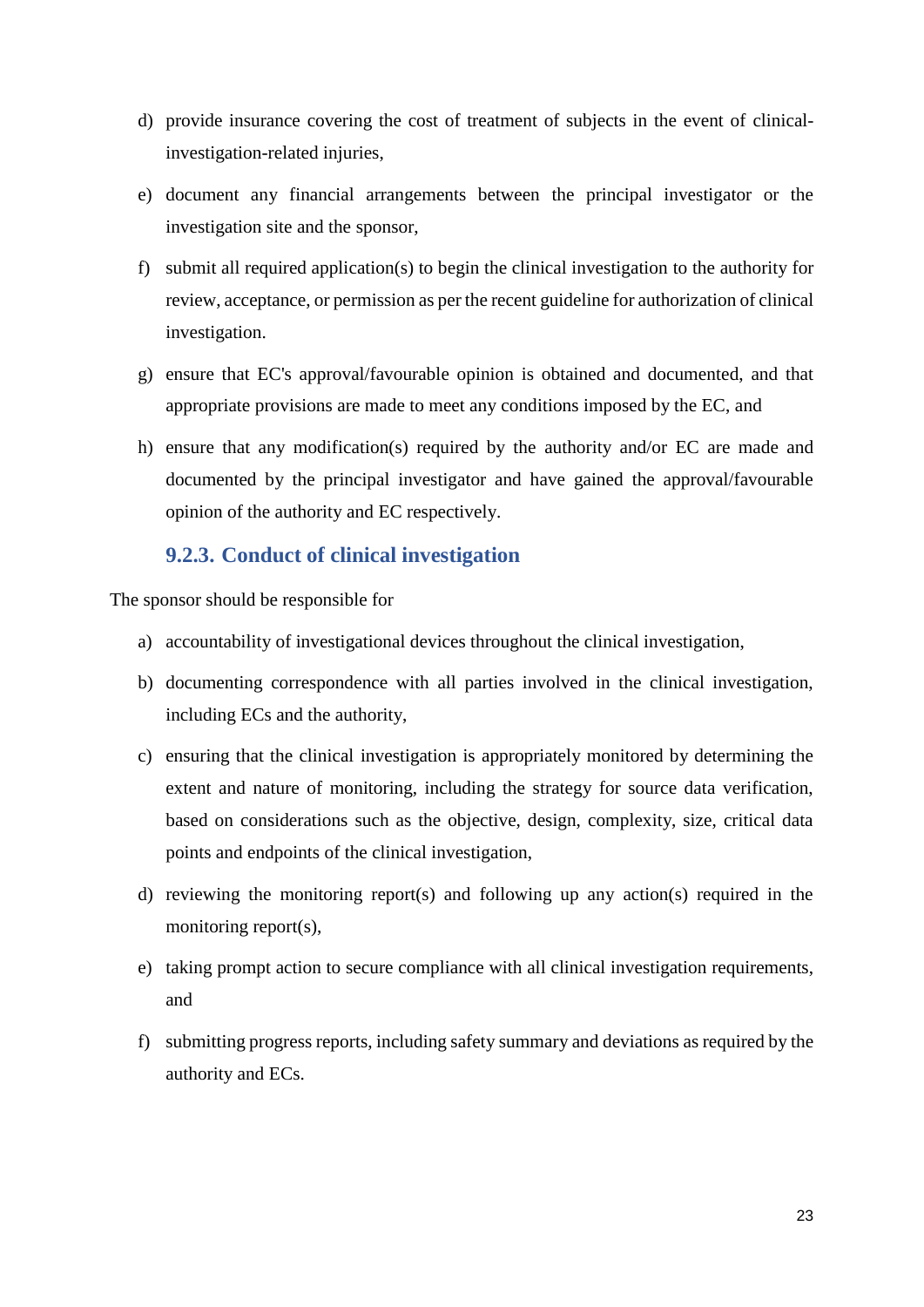# <span id="page-28-0"></span>**9.2.4. Monitoring**

### **9.2.4.1. General**

<span id="page-28-1"></span>The purpose of clinical investigation monitoring is to verify that the conduct of the clinical investigation complies with the approved CIP, subsequent amendment(s), this guideline, and the applicable regulatory requirement(s).

The sponsor should monitor the clinical investigation by himself or assign monitor with appropriate qualifications who performs the monitoring activities described in the following subsections (sections 9.2.4.2 to 9.2.4.7).

# **9.2.4.2. Qualifications of the monitor**

<span id="page-28-2"></span>Monitors should be:

- a) qualified in the field of GCP through training and experience as well as scientific or clinical knowledge;
- b) knowledgeable on the use of the investigational device(s) and relevant requirements, CIP and informed consent process;
- c) trained on the sponsor's clinical quality assurance and quality control system as well as any special procedures for monitoring a specific clinical investigation.

<span id="page-28-3"></span>Training should be documented in the sponsor's files.

### **9.2.4.3. Assessment of the investigation site**

The monitor should assess each investigation site to verify that the principal investigator has:

- a) adequate qualifications;
- b) adequate resources, including facilities, laboratories, equipment and a qualified investigation site team;
- c) access to an adequate number of subjects.

### **9.2.4.4. Initiation of the investigation site**

<span id="page-28-4"></span>The monitor should initiate each investigation site to ensure that the principal investigator and investigation site team

a) have received training and understood the requirements and contents of

1) CIP,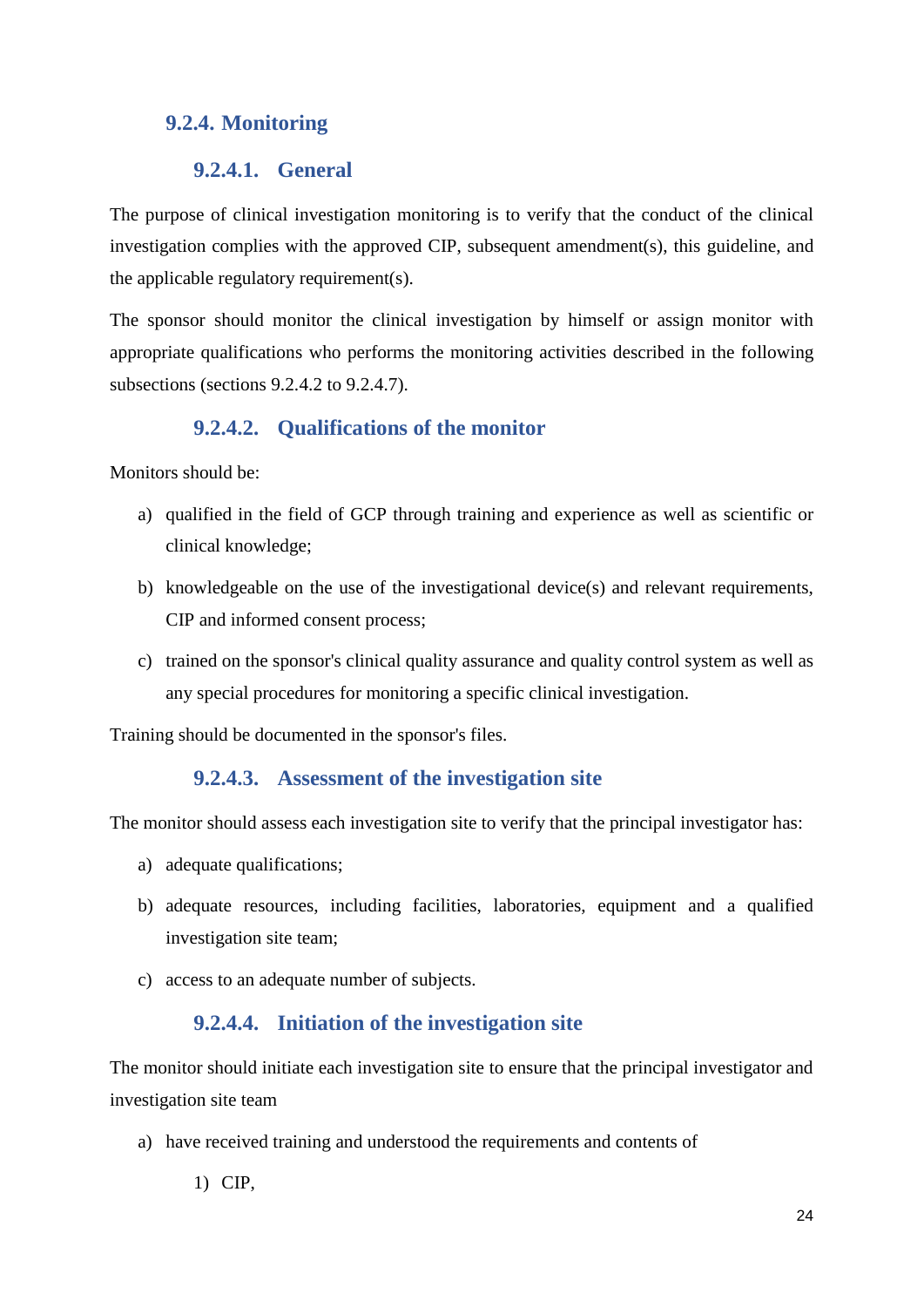- 2) IB,
- 3) the informed consent form and process,
- 4) CRFs,
- 5) the instructions for use,
- 6) any written clinical investigation agreements, as appropriate,
- b) have access to an adequate number of investigational devices
- c) have been trained in the use of the investigational device, and
- d) are familiar with the responsibilities of the principal investigator.

In certain circumstances, the monitor may conduct a meeting with the principal investigator and the investigation site team instead of, or in addition to the on-site initiation visit.

#### **9.2.4.5. Routine on-site monitoring visits**

<span id="page-29-0"></span>The monitor should perform routine on-site monitoring visits to verify that

- a) compliance with the CIP, any subsequent amendment(s), this guideline and other applicable regulatory requirements is maintained; deviations should be discussed with the principal investigator(s) or authorized designee, documented and reported to the sponsor, the Authority and as applicable to EC,
- b) only authorized individuals are participating in the clinical investigation,
- c) the investigational device is being used according to the CIP or instructions for use and that, where modifications are required to the device, its method of use or the CIP, these are reported to the sponsor,
- d) investigation site resources, including laboratories, equipment and the investigation site team, remain adequate throughout the duration of the clinical investigation,
- e) the principal investigator continues to have access to an adequate number of subjects and investigational devices,
- f) signed and dated informed consent forms have been obtained from each subject at the point of enrolment or before any clinical-investigation-related procedures are undertaken,
- g) source documents and other clinical investigation records are accurate, complete, up to date, stored and maintained appropriately,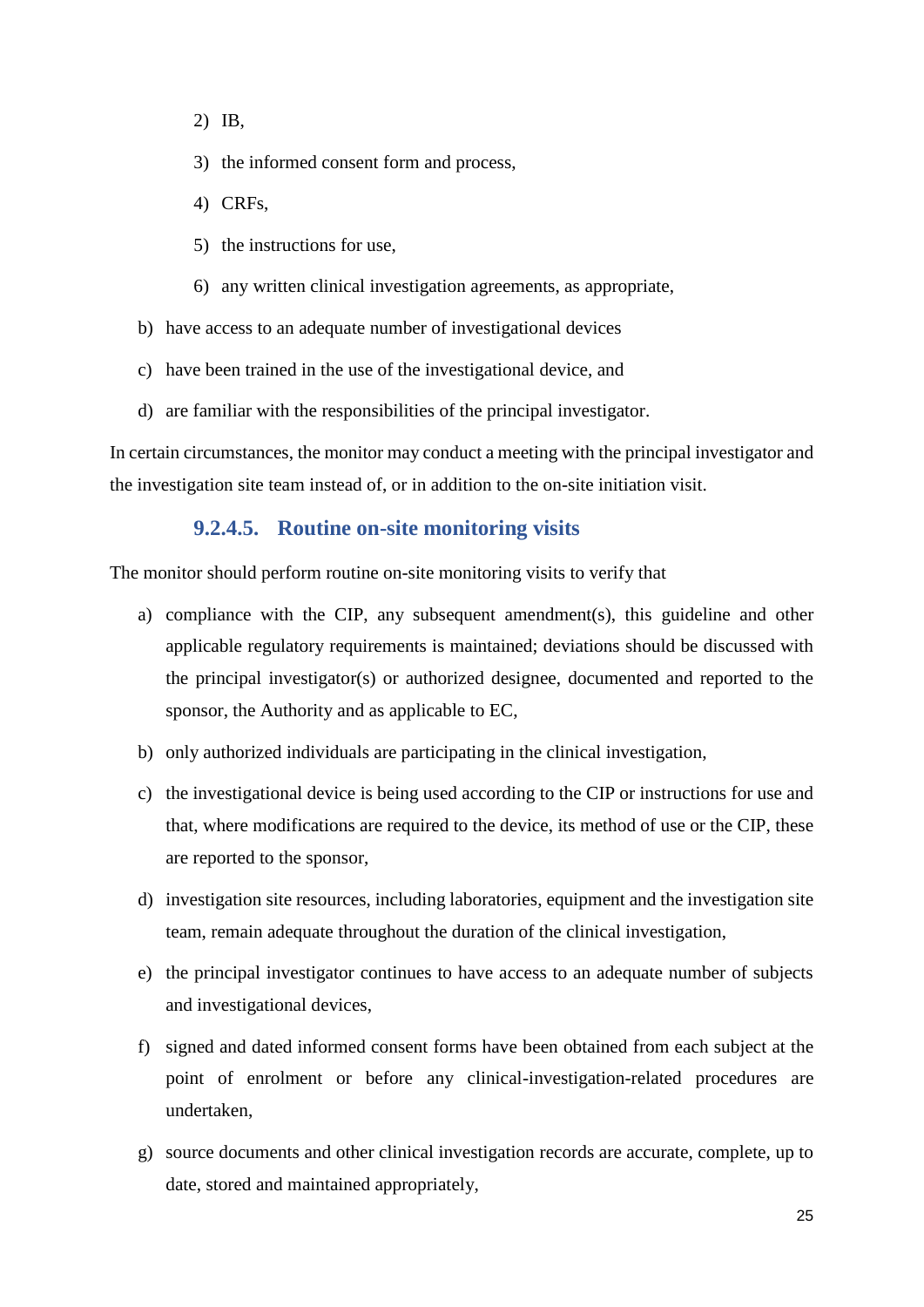- h) CRFs and queries are complete, recorded in a timely manner, and consistent with source documents,
- i) appropriate corrections, additions or deletions are made to the CRFs, dated, explained if necessary and initialled by the responsible person and verified by the principal investigator or by his/her authorized designee; the monitor should not make corrections, additions or deletions to the CRFs,
- j) all adverse events and device deficiencies are reported to the sponsor and the Authority.
- k) All serious adverse events and device deficiencies that could have led to a serious adverse device effect are reported to the sponsor and the authority and if applicable to EC without unjustified delay,
- l) the storage and investigational device accountability are correct, and the traceability process is being followed,
- m) all other required reports, notifications, applications, submissions and correspondence are maintained in the investigator's files and are accurate, complete, timely, legible, dated and identify the clinical investigation,
- n) maintenance and calibration of the equipment relevant to the assessment of the clinical investigation is appropriately performed and documented, where applicable,
- o) current laboratory normal values, laboratory certifications, accreditations, or other validations are present in the investigator's file, if required,
- p) subject withdrawal has been documented; the monitor should discuss this with the principal investigator or his/her authorized designee,
- q) subject non-compliance with the requirements stated in the informed consent has been documented; the monitor should discuss this with the principal investigator or his/her authorized designee,
- r) the principal investigator and investigation site team are informed and knowledgeable of all relevant document updates concerning the clinical investigation, and
- s) any corrective and preventive actions, as needed, have been implemented and are effective.

#### **9.2.4.6. Close-out activities**

<span id="page-30-0"></span>The monitor should perform close-out activities as described in section 8.2 of this guideline.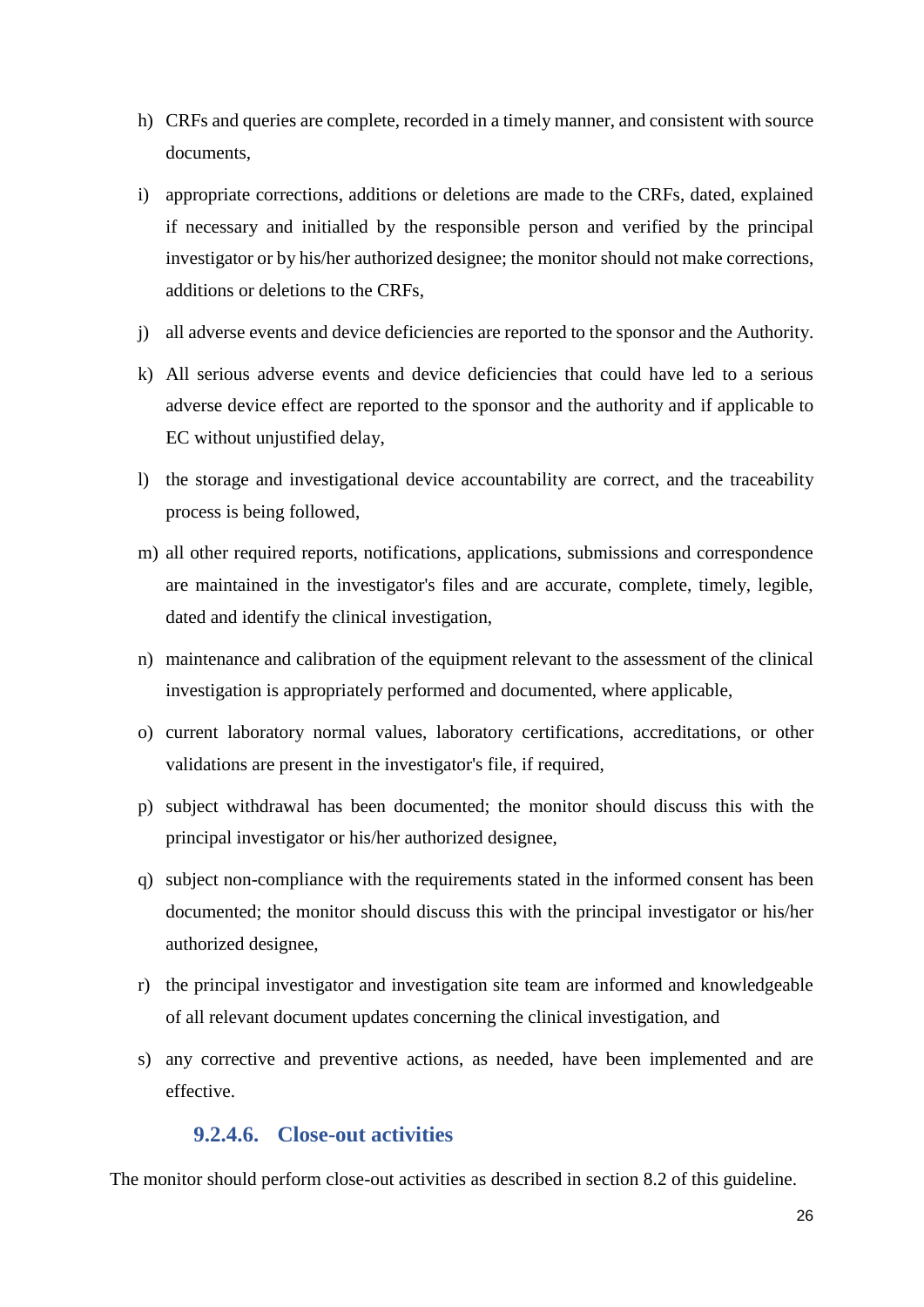#### **9.2.4.7. Monitoring reports**

<span id="page-31-0"></span>All monitoring activities should be documented and reported to the Sponsor in in a written form and should include:

- a) the date, investigation site identification, title of the clinical investigation, name of the monitor and name of the principal investigator or other individuals contacted, and
- b) a summary of what the monitor reviewed and his/her observation(s) with regard to the completion of previous action items, significant findings, facts, deviations, conclusions, and recommended actions to be taken to secure compliance.

A copy of the monitoring report or a summary of key findings should be shared with the principal investigator in writing.

#### **9.2.5. Safety evaluation and reporting**

<span id="page-31-1"></span>The sponsor is responsible for the classification of adverse events and ongoing safety evaluation of the clinical investigation and should:

- a) review the investigator's assessment of all adverse events; and determine and document in writing their seriousness and relationship to the investigational device; in case of disagreement between the sponsor and the principal investigator(s), the sponsor should communicate both opinions to concerned parties, as defined in c), d) and e) below,
- b) review all device deficiencies; and determine and document in writing whether they could have led to a serious adverse device effect; in case of disagreement between the sponsor and the principal investigator(s), the sponsor should communicate both opinions to concerned parties, as defined in c), d) and e) below,
- c) report to the Authority, within the required time period (i.e. 48 hours), all serious adverse events and device deficiencies that could have led to a serious adverse device effect,
- d) report or ensure the reporting, to the EC by the principal investigator(s), of all serious adverse events and device deficiencies that could have led to a serious adverse device effect, if required by the CIP or by the EC,
- e) report all relevant safety information to the DMC, if established, according to written procedures,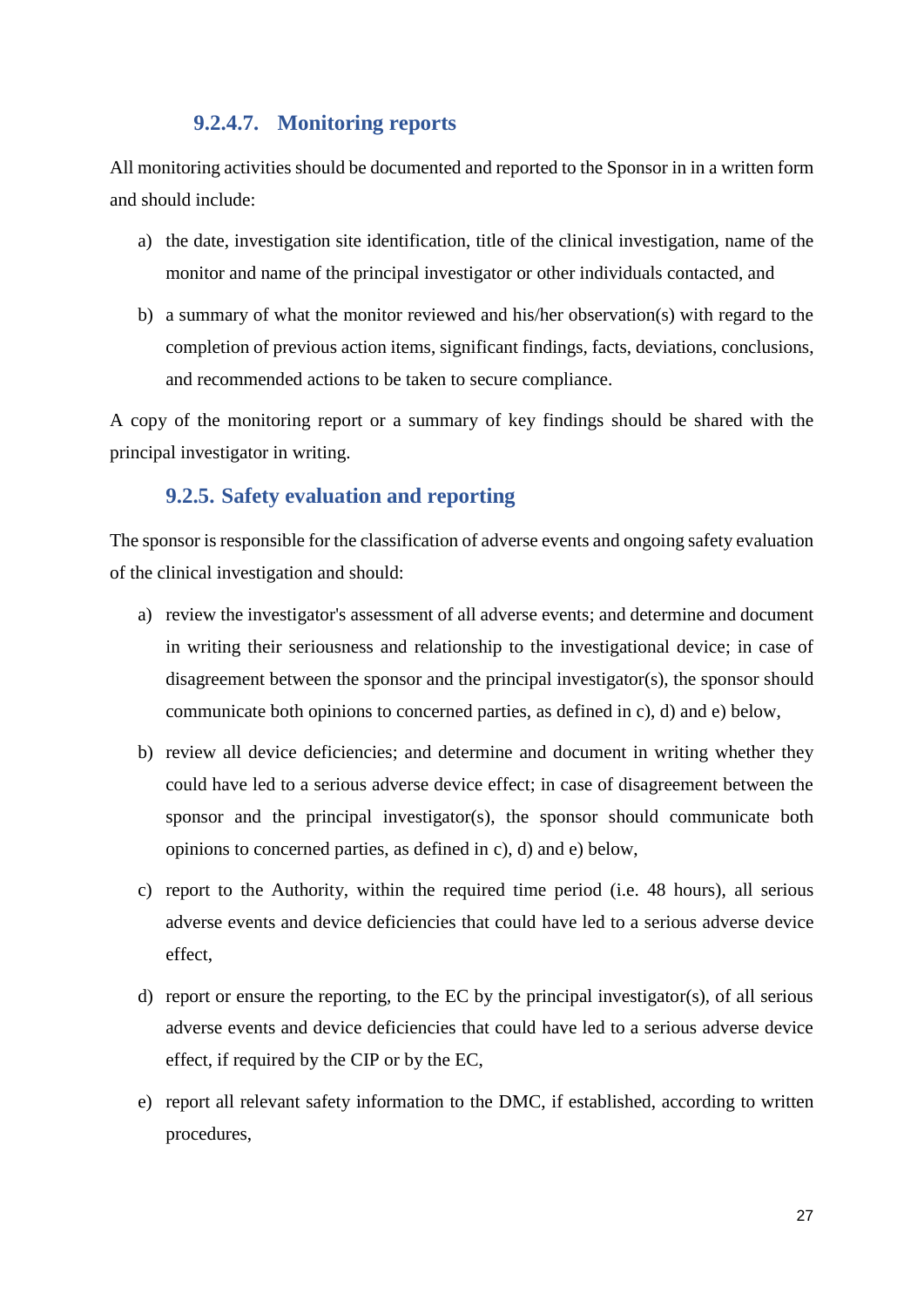- f) in the case of a multicentre clinical investigation, inform all principal investigators in writing of all the serious adverse events at all investigation sites that have been reported to the sponsor, and ensure that they are reported to their EC, if required by the CIP or by the EC, whichever is more stringent; this information should be sent to all the principal investigators within a time frame established based on the perceived risk as defined in the risk analysis report,
- g) ensure that the authority and the EC are informed of significant new information about the clinical investigation, and
- h) in case of serious adverse device effects and device deficiencies that could have led to serious adverse device effects, determine whether the risk analysis needs to be updated and assess whether corrective or preventive action is required.

### **9.2.6. Clinical investigation close-out**

<span id="page-32-0"></span>The sponsor should

- a) ensure all clinical investigation close-out activities are properly conducted as in section 8.2 of this guideline.
- b) provide a statistical analysis of the data,
- c) produce a clinical investigation report and submit it for review for principal investigators, participating investigators and other concerned bodies; and
- d) ensure that the clinical investigation report, whether for a completed or prematurely terminated clinical investigation, is provided to the authority and the EC.

### <span id="page-32-1"></span>**9.3.Outsourcing of duties and functions**

The sponsor may transfer any or all of the duties and functions related to the clinical investigation, including monitoring, to an external organization (such as a CRO or individual contractor), but the ultimate responsibility for the quality and integrity of the clinical investigation data should reside with the sponsor. All requirements in this guideline applying to a sponsor should also apply to the external organization in as much as this organization assumes the clinical-investigation-related duties and functions of the sponsor.

The sponsor should specify in writing any clinical-investigation-related duty or function assumed by the external organization, retaining any clinical-investigation-related duties and functions not specifically transferred to, and assumed by, the external organization.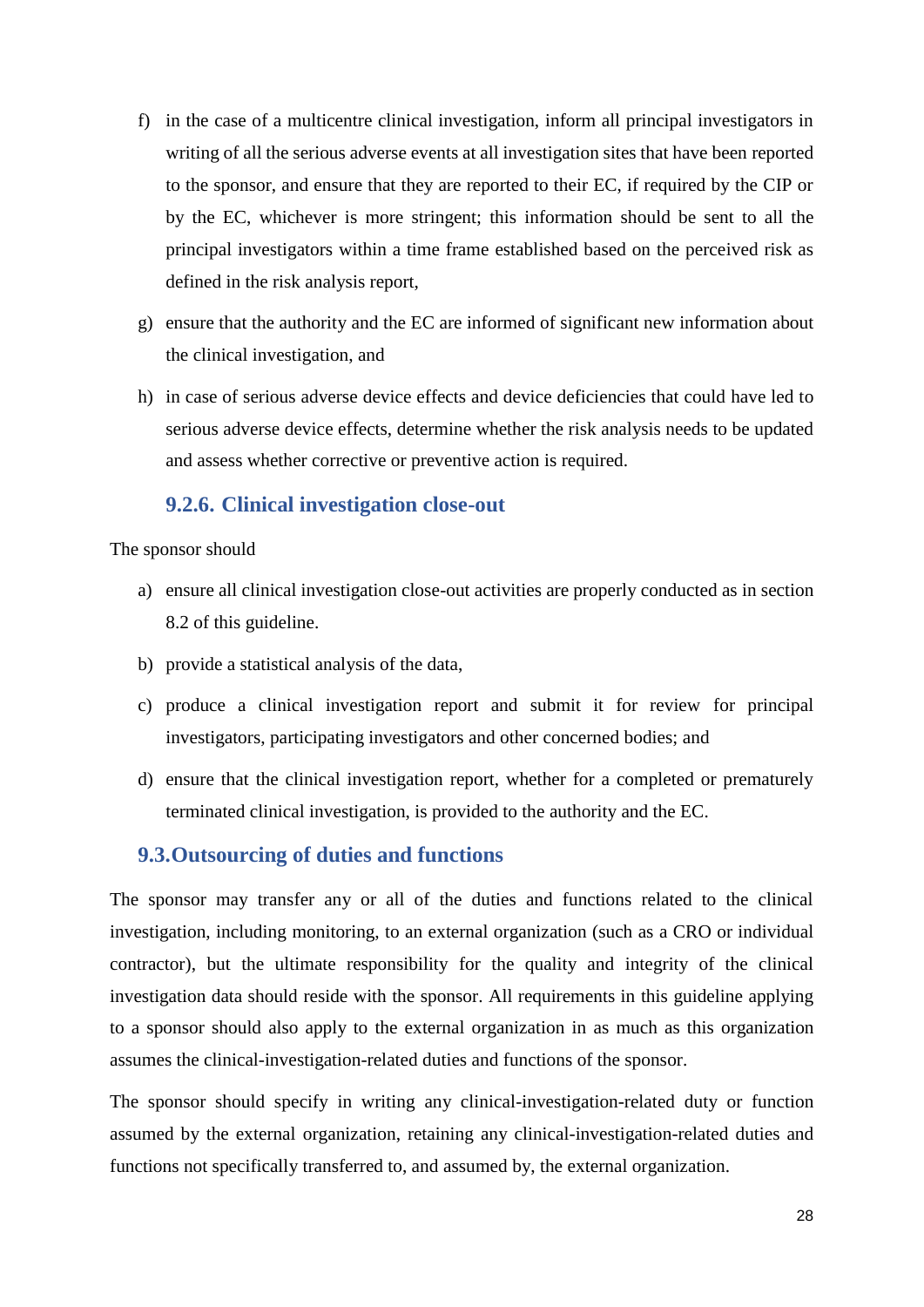The sponsor should be responsible for verifying the existence of and adherence to written procedures at the external organization.

# <span id="page-33-0"></span>**9.4.Communication with the Authority**

The sponsor should:

- a) Submit CIP and other supporting document and obtain authorization from the authority before the initiation of the clinical investigation in Ethiopia.
- b) Submit and obtain authorization of any major amendment from the Authority and notify the minor amendment to the Authority.
- c) report on the progress and status of the clinical investigation, and close-out report including premature termination of the clinical investigation and
- d) perform safety reporting.

# <span id="page-33-1"></span>**10. Responsibilities of the principal investigator**

### <span id="page-33-2"></span>**10.1. General**

The role of the principal investigator is to implement and manage the day-to-day conduct of the clinical investigation as well as ensure data integrity and the rights, safety and well-being of the subjects involved in the clinical investigation.

If the sponsor contracts an institution to conduct the clinical investigation, the institution should appoint an appropriately qualified person to be the principal investigator.

# <span id="page-33-3"></span>**10.2. Qualification of the principal investigator**

The principal investigator should:

- a) be qualified by education, training and experience to assume responsibility for the proper conduct of the clinical investigation in accordance with guideline; evidence of such qualifications of the principal investigator and key members of the investigation site team should be provided to the sponsor and be included in the CIP through up-todate CVs or other relevant documentation,
- b) be experienced in the field of GCP and trained in the use of the investigational device under consideration,
- c) disclose potential conflicts of interest, including financial, that interfere with the conduct of the clinical investigation or interpretation of results, and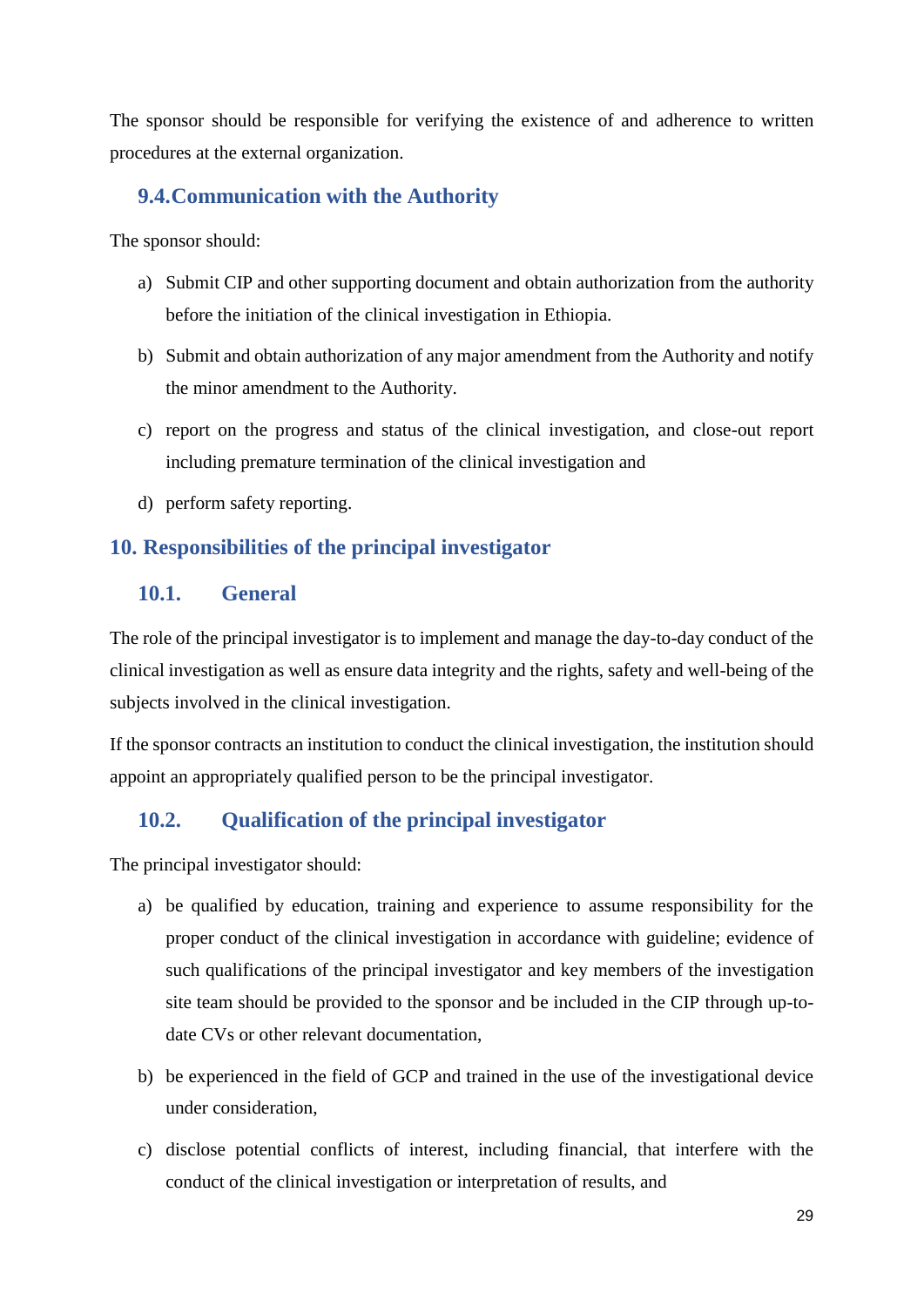- d) be knowledgeable with the method of obtaining informed consent.
- e) Allocate sufficient time to conduct and manage the clinical investigation.

# <span id="page-34-0"></span>**10.3. Investigation site Requirements**

The principal investigator should be able to demonstrate that the proposed investigation site

- a) has the required number of eligible subjects needed within the agreed recruitment period, and
- b) has one or more qualified investigators, a qualified investigation site team and adequate facilities for the planned duration of the clinical investigation.
- c) Agree with the sponsor on the conduct of clinical investigation at the site.

### <span id="page-34-1"></span>**10.4. Communication with the EC**

The principal investigator should:

- a) provide the sponsor with copies of any clinical-investigation-related communications between the principal investigator and the EC,
- b) comply with applicable EC requirements,
- c) obtain the written and dated approval/favourable opinion of the EC for the clinical investigation before recruiting subjects and implementing all subsequent amendments
- d) perform safety reporting and
- e) promptly report any deviations from the CIP that affect the rights, safety or well-being of the subject or the scientific integrity of the clinical investigation, including those which occur under emergency circumstances, if required by the EC, CIP.

ln particular circumstances, the communication with the EC can be performed by the sponsor, partly or in full, in which case the sponsor should keep the principal investigator informed.

#### <span id="page-34-2"></span>**10.5. Informed consent process**

The principal investigator should:

- a) comply with the requirements specified in section 5.6 of this guideline.
- b) ensure compliance with the applicable regulatory requirements and ethical principles for the process of obtaining informed consent, and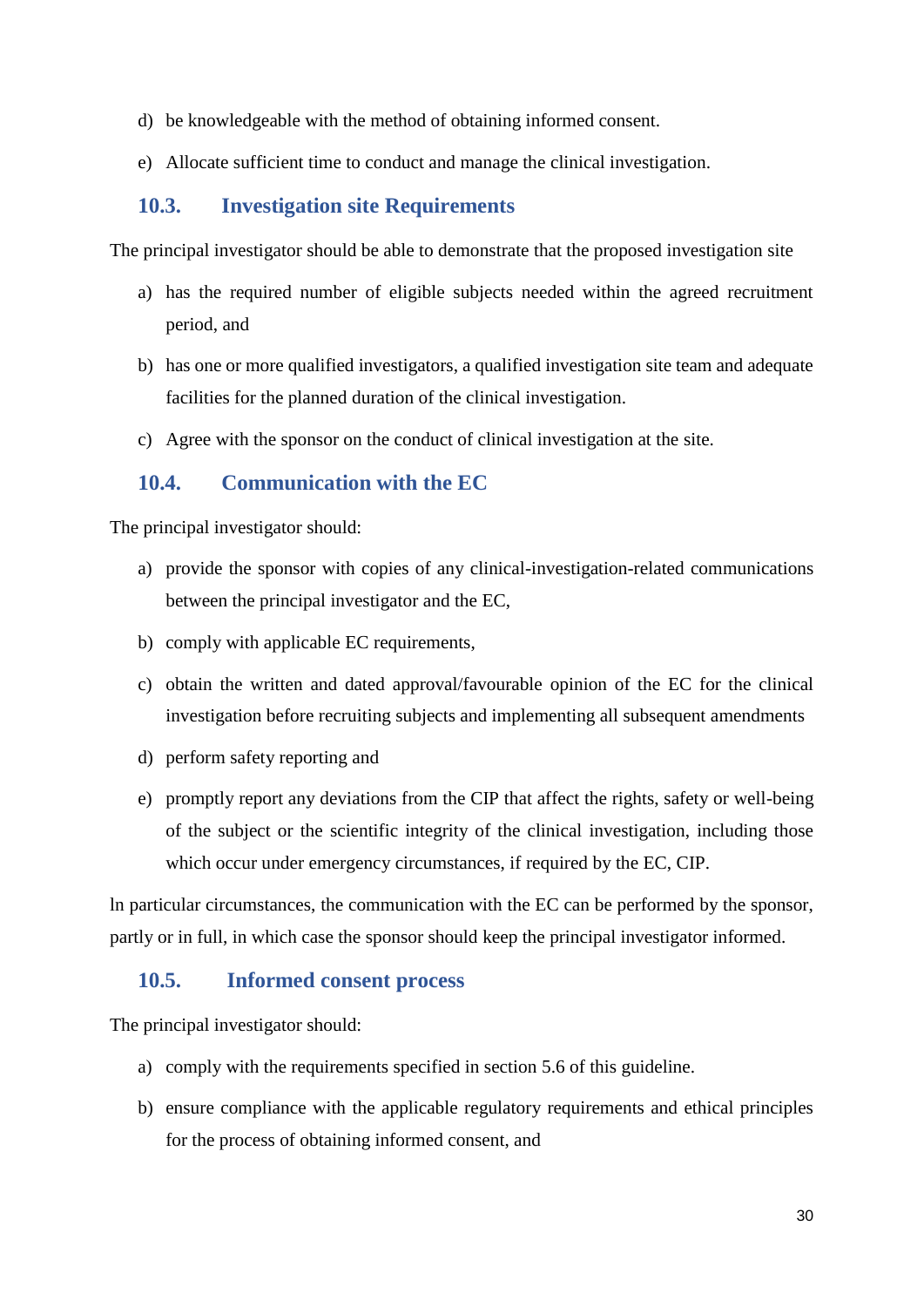c) ensure and document appropriate training if an authorized designee is appointed to conduct the informed consent process.

#### <span id="page-35-0"></span>**10.6. Compliance with the CIP**

The principal investigator should:

- a) indicate his/her acceptance of the CIP in writing,
- b) conduct the clinical investigation in compliance with the CIP,
- c) create and maintain source documents throughout the clinical investigation and make them available as requested during monitoring visits or audits,
- d) ensure that the investigational device is used solely by authorized users and in accordance with the CIP and instructions for use,
- e) propose to the sponsor any appropriate modification(s) of the CIP or investigational device or of the use of the investigational device,
- f) refrain from implementing any modifications to the CIP without agreement from the sponsor, and if required the authority and EC,
- g) document and explain any deviation from the approved CIP that occurred during the course of the clinical investigation,
- h) ensure that an adequate investigation site team and facilities exist and are maintained and documented during the clinical investigation,
- i) ensure that maintenance and calibration of the equipment relevant for the assessment of the clinical investigation is appropriately performed and documented, where applicable,
- j) ensure the accuracy, completeness, legibility and timeliness of the data reported to the sponsor in the CRFs and in all required reports,
- k) maintain the device accountability records,
- l) allow and support the sponsor to perform monitoring and auditing activities,
- m) be accessible to the monitor and respond to questions during monitoring visits,
- n) allow and support the authority and the EC when performing auditing activities,
- o) ensure that all clinical-investigation-related records are retained and
- p) sign the clinical investigation report.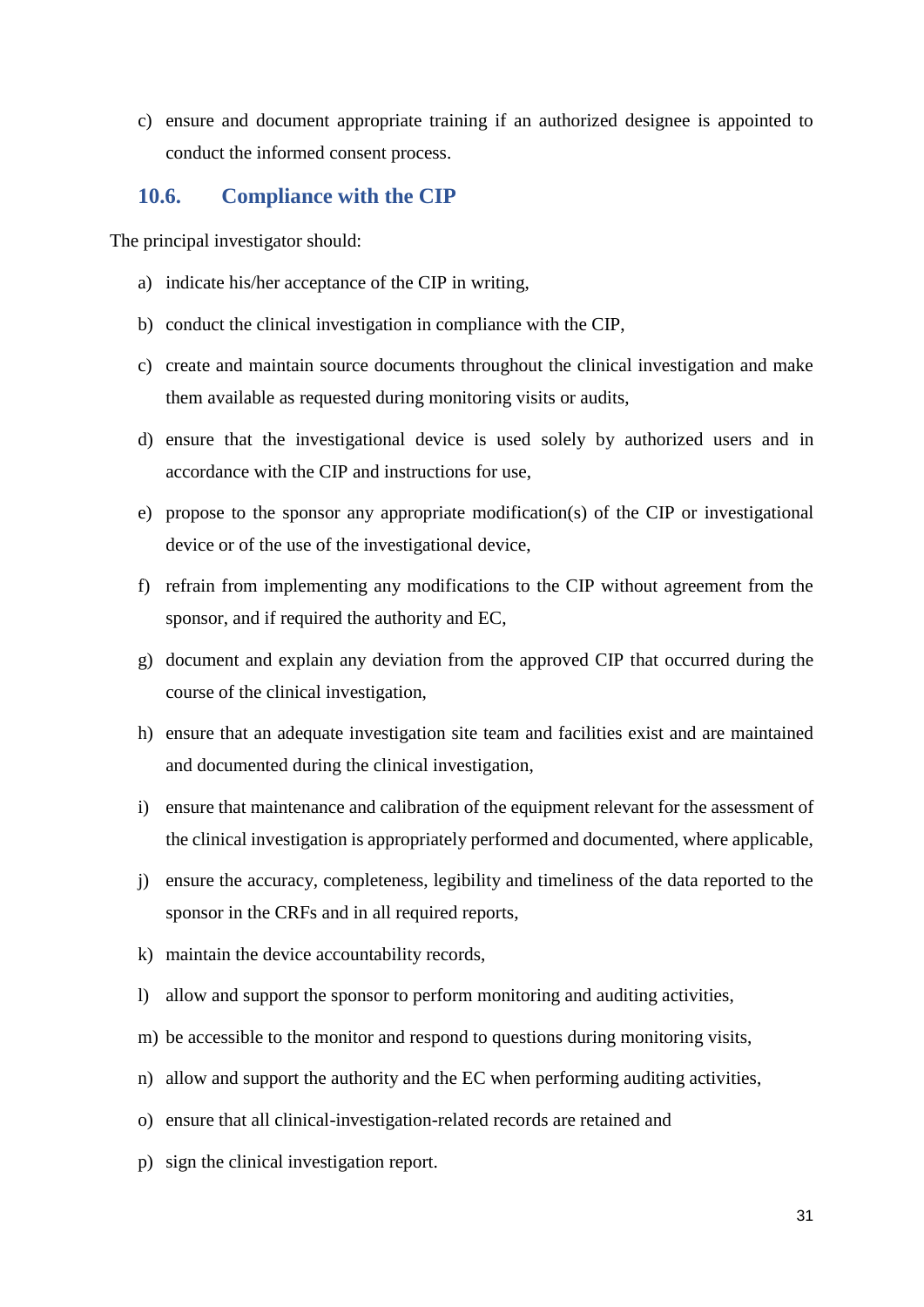# <span id="page-36-0"></span>**10.7. Medical care of subjects**

The principal investigator should:

- a) provide adequate medical care to a subject during and after a subject's participation in a clinical investigation in the case of adverse events, as described in the informed consent.
- b) inform the subject of the nature and possible cause of any adverse events experienced,
- c) provide the subject with the necessary instructions on proper use, handling, storage and return of the investigational device, when it is used or operated by the subject,
- d) inform the subject of any new significant findings occurring during the clinical investigation, including the need for additional medical care that may be required,
- e) provide the subject with well-defined procedures for possible emergency situations related to the clinical investigation, and make the necessary arrangements for emergency treatment, including decoding procedures for blinded/masked clinical investigations, as needed,
- f) ensure that clinical records are clearly marked to indicate that the subject is enrolled in a particular clinical investigation,
- g) if appropriate, subjects enrolled in the clinical investigation should be provided with some means of showing their participation in the clinical investigation, together with identification and compliance information for concomitant treatment measures (contact address and telephone numbers should be provided),
- h) inform, with the subject's approval if required by the authority, the subject's personal physician about the subject's participation in the clinical investigation, and
- i) make all reasonable efforts to ascertain the reason(s) for a subject's premature withdrawal from the clinical investigation while fully respecting the subject's rights.

#### <span id="page-36-1"></span>**10.8. Safety reporting**

The principal investigator should:

a) record every adverse event and observed device deficiency, together with an assessment,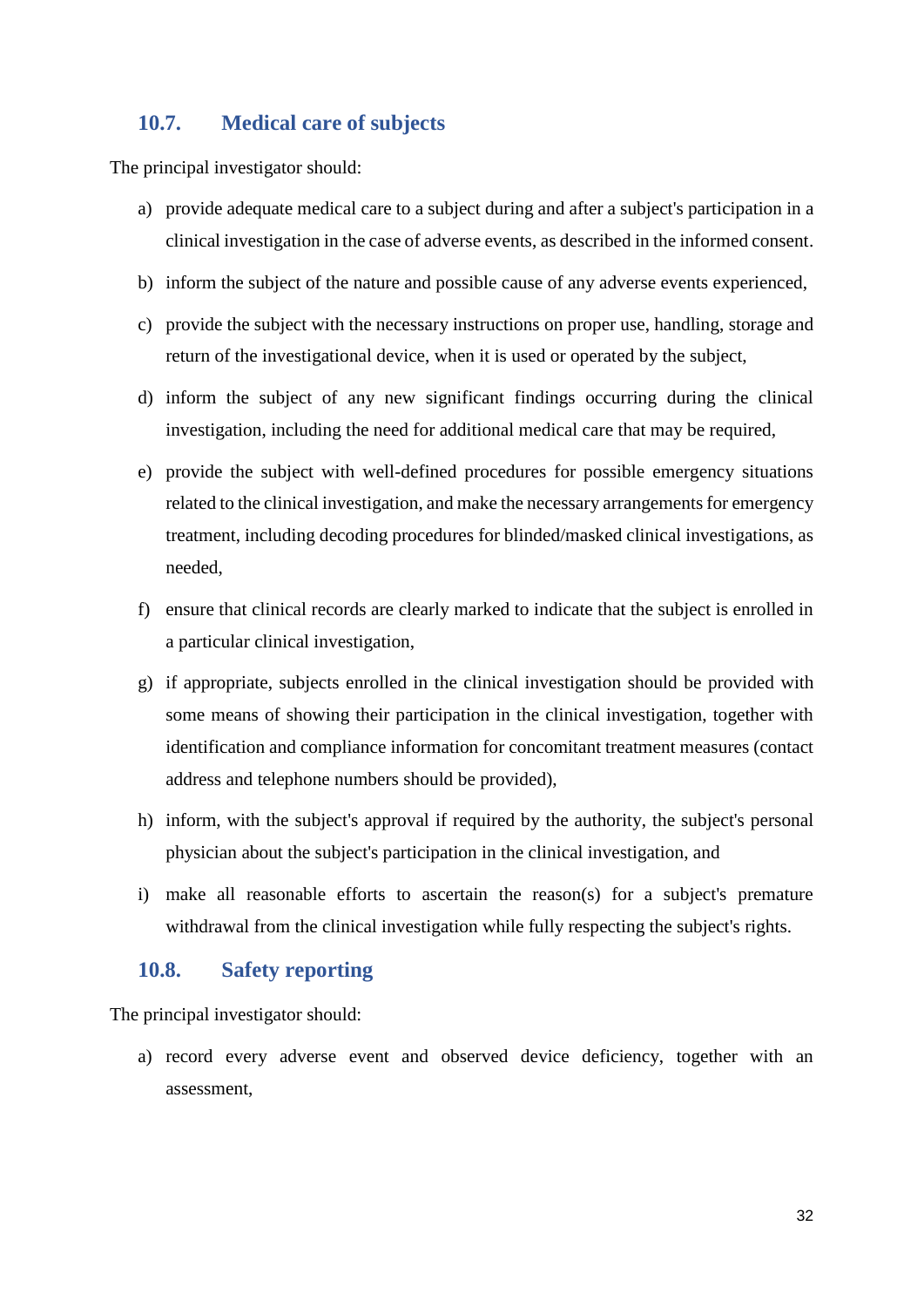- b) report to the sponsor, without unjustified delay, all serious adverse events and device deficiencies that could have led to a serious adverse device effect; this information should be promptly followed by detailed written reports, as specified in the CIP,
- c) report to the Authority (if delegated by the sponsor) serious adverse events and device deficiencies that could have led to a serious adverse device effect, and
- d) report to the EC serious adverse events and device deficiencies that could have led to a serious adverse device effect, if required by CIP or by the EC,
- e) supply the sponsor, upon sponsor's request, with any additional information related to the safety reporting of a particular event.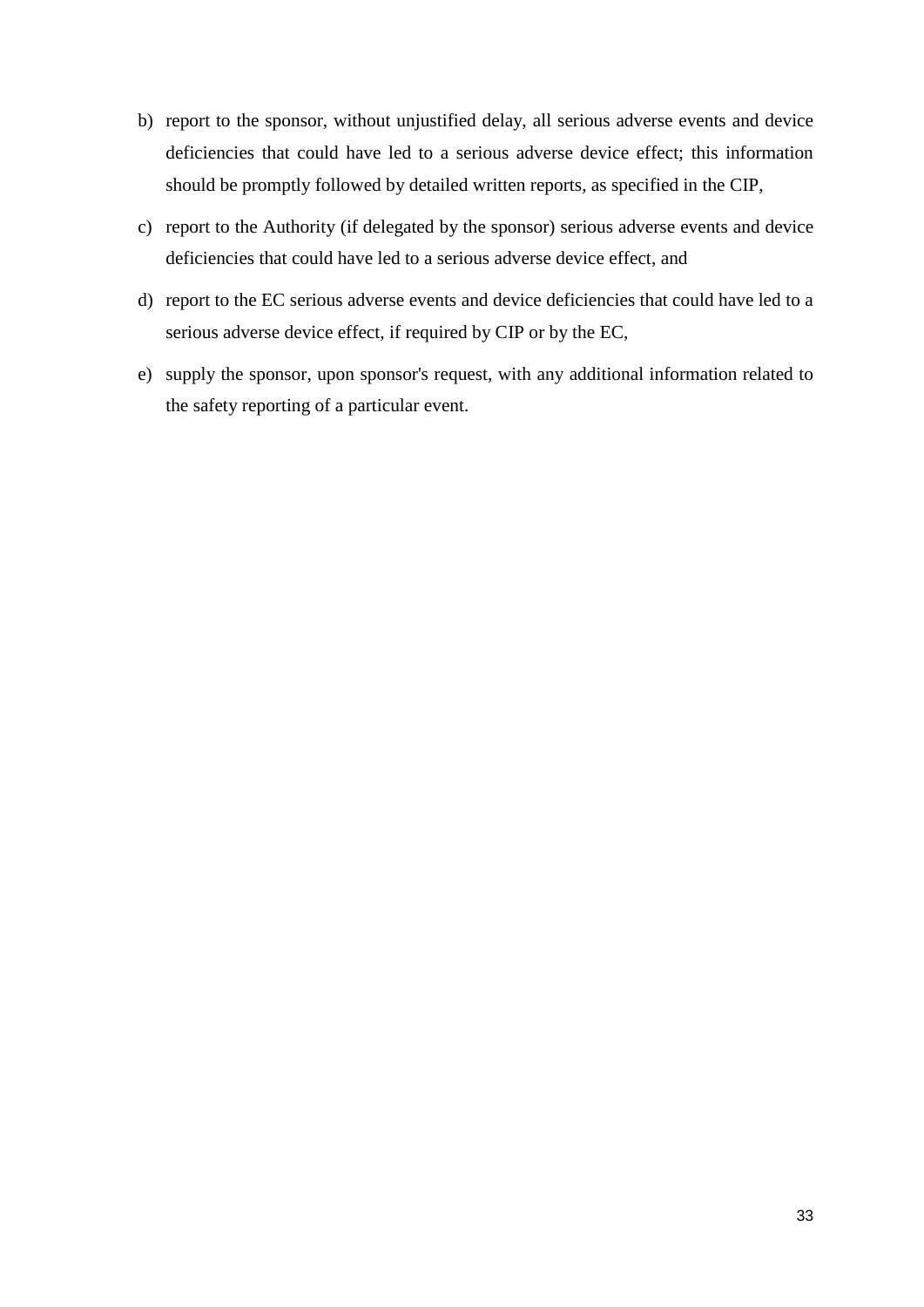# <span id="page-38-0"></span>**References:**

- *1. Clinical investigation of medical devices for human subjects- Good clinical practice (ISO 14155:20120)*
- *2. Clinical investigation of medical devices for human subjects- Good clinical practice (ISO 14155:2011)*
- *3. Guideline for Registration of Medical Devices, 3rd Edition, Ethiopian Food and Drug Authority, Sept 2014, Addis Ababa, Ethiopia*
- *4. Guideline for Medicine Clinical Trial Authorization, 2nd Edition, Ethiopian Food and Drug Authority, June 2017, Addis Ababa, Ethiopia*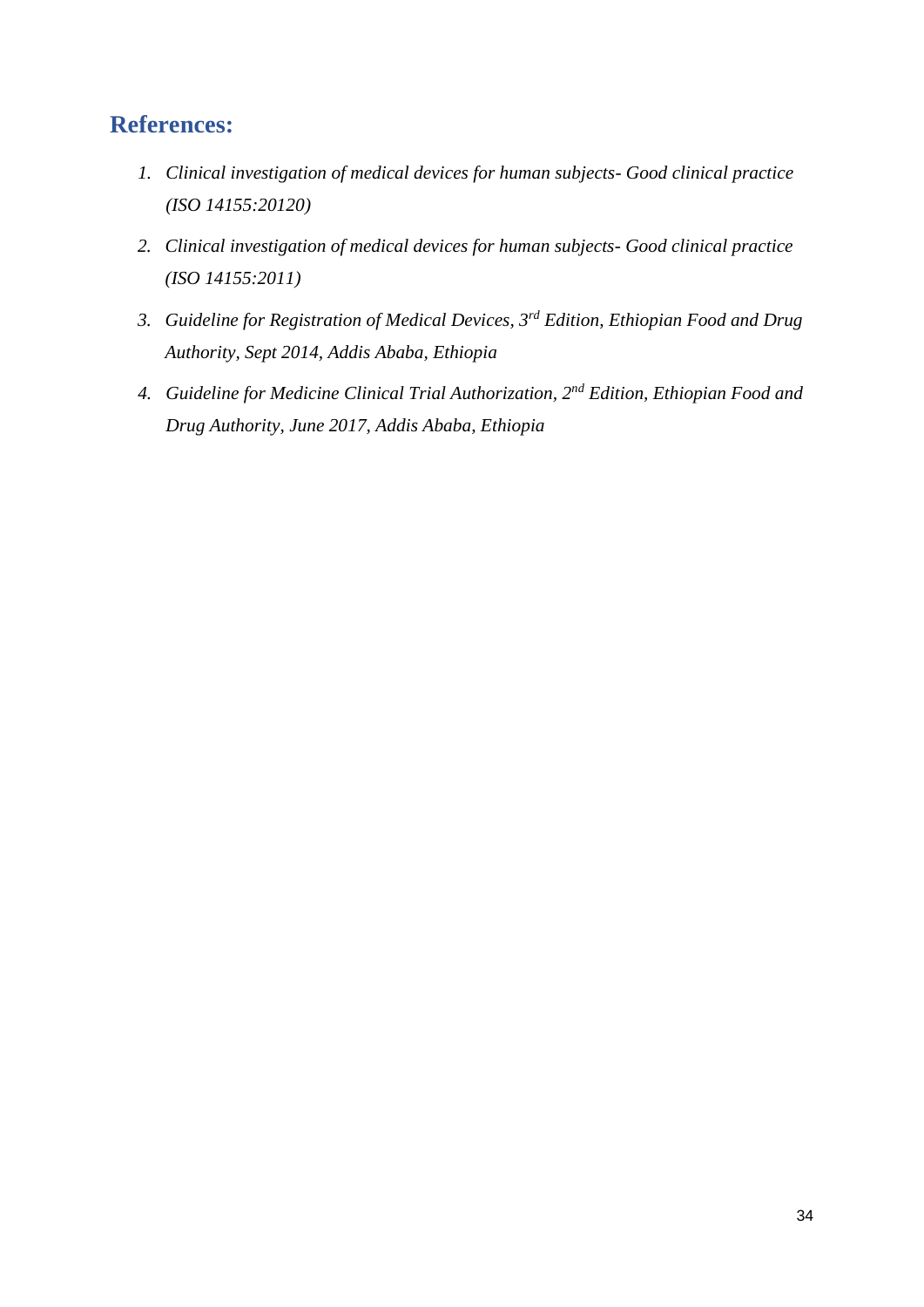# <span id="page-39-0"></span>**Annex I: Essential clinical investigation documents**

| S. No.                                                                     | <b>Title of documents</b>                                   |                          | <b>Documents handled at</b> |  |
|----------------------------------------------------------------------------|-------------------------------------------------------------|--------------------------|-----------------------------|--|
|                                                                            |                                                             | Site file                | Sponsor                     |  |
|                                                                            |                                                             |                          | file                        |  |
| Essential clinical investigation documents prior to clinical investigation |                                                             |                          |                             |  |
| 1                                                                          | Investigator's brochure                                     | X                        | X                           |  |
| $\overline{2}$                                                             | Clinical investigation Plan (CIP)                           |                          |                             |  |
| 3                                                                          | Sample of labelling attached to investigational device      | $\blacksquare$           | X                           |  |
| $\overline{\mathbf{4}}$                                                    | Principal investigator's CV: Current, signed and dated      | $\pmb{\mathsf{X}}$       | $\pmb{\mathsf{X}}$          |  |
| 5                                                                          | CV of key members of the investigation site team: Current,  | X                        | X                           |  |
|                                                                            | signed and dated                                            |                          |                             |  |
| 6                                                                          | Log of principal investigator and key members of            | X                        | $\boldsymbol{\mathsf{X}}$   |  |
|                                                                            | investigation site team at each investigation site          |                          |                             |  |
| $\overline{7}$                                                             | List of investigation sites                                 | $\overline{\phantom{a}}$ | X                           |  |
| 8                                                                          | Ethics committee(EC) notification, correspondence and       | X                        | $\mathsf{X}$                |  |
|                                                                            | opinion/approval                                            |                          |                             |  |
| $\boldsymbol{9}$                                                           | EC voting list for the clinical investigation               | X                        | $\pmb{\mathsf{X}}$          |  |
| 10                                                                         | Regulatory authority notification, correspondence and       | X                        | X                           |  |
|                                                                            | approval (where required)                                   |                          |                             |  |
| 11                                                                         | Signed agreement between principal investigator(s)          | X                        | X                           |  |
|                                                                            | /investigation site(s) and sponsor                          |                          |                             |  |
| 12                                                                         | Signed agreements between sponsor and third parties e.g.    |                          | $\boldsymbol{\mathsf{X}}$   |  |
|                                                                            | <b>CRO</b> core laboratories                                |                          |                             |  |
| 13                                                                         | Financial agreements, if separate from agreements on        | X                        | X                           |  |
|                                                                            | responsibilities                                            |                          |                             |  |
| 14                                                                         | Insurance certificate, if applicable                        | X                        | X                           |  |
| 15                                                                         | Sipping records for investigational devices                 | $\pmb{\mathsf{X}}$       | $\pmb{\mathsf{X}}$          |  |
| 16                                                                         | Shipping records for clinical investigation-related         |                          | X                           |  |
|                                                                            | documents and materials                                     |                          |                             |  |
| 17                                                                         | Sample of approved informed consent forms, information      | X                        | X                           |  |
|                                                                            | for the subjects and advertisements including translations  |                          |                             |  |
| 18                                                                         | Randomization list for randomized clinical investigation    | X                        | X                           |  |
| 19                                                                         | Decoding procedures for blinding/masked clinical            | $\mathsf{X}$             | $\mathsf{X}$                |  |
|                                                                            | investigations where applicable                             |                          |                             |  |
| 20                                                                         | Investigation site selection report                         | $\overline{a}$           | $\mathsf{X}$                |  |
| 21                                                                         | Clinical investigation initiation monitoring report         | $\overline{a}$           | X                           |  |
| 22                                                                         | Follow-up letter further to clinical instigation initiation | X                        | $\boldsymbol{\mathsf{X}}$   |  |
|                                                                            | monitoring correspondence with the investigation site       |                          |                             |  |
| 23                                                                         | Case report forms (CRF)                                     | X                        | X                           |  |
| 24                                                                         | Adverse events forms                                        | X                        | X                           |  |
| 25                                                                         | Device deficiency forms                                     | $\pmb{\mathsf{X}}$       | $\pmb{\mathsf{X}}$          |  |
| 26                                                                         | Names/contact information of monitor(s)                     | $\pmb{\mathsf{X}}$       | X                           |  |
| 27                                                                         | <b>Training records</b>                                     | $\pmb{\mathsf{X}}$       | $\pmb{\mathsf{X}}$          |  |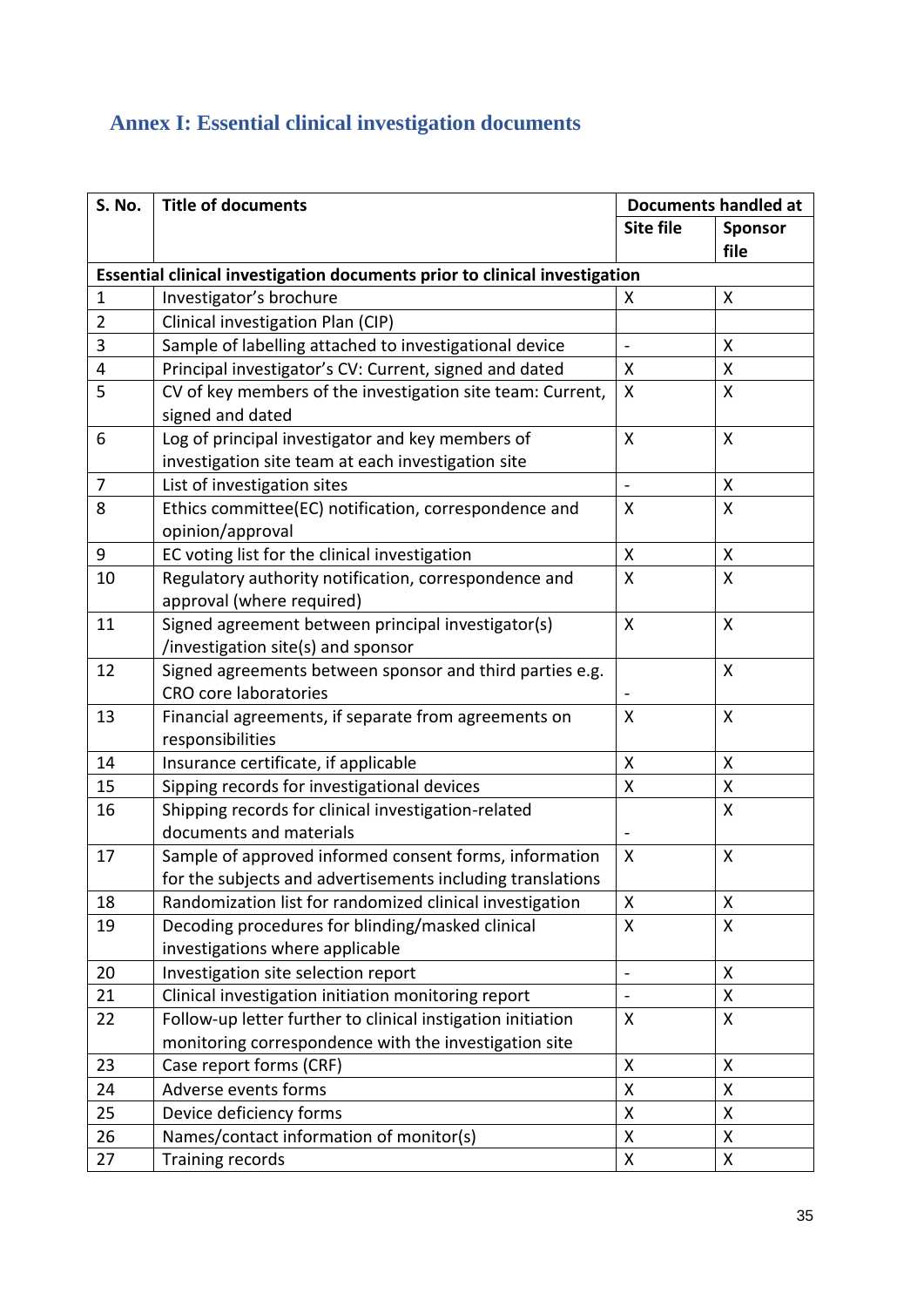| 28             | Normal values/range for clinical laboratory test, if relevant            | X            | X                         |
|----------------|--------------------------------------------------------------------------|--------------|---------------------------|
|                | to the clinical investigation                                            |              |                           |
| 29             | Confirmation of adequacy of equipment's, if relevant to                  | X            | $\overline{\phantom{a}}$  |
|                | the clinical investigation                                               |              |                           |
| 30             | Certification, accreditation or                                          | X            | $\boldsymbol{\mathsf{X}}$ |
|                | established quality control or                                           |              |                           |
|                | external quality assessment or                                           |              |                           |
|                | Other validation of the laboratory, if relevant to the                   |              |                           |
|                | clinical investigation or                                                |              |                           |
|                | Identification and qualification of the laboratory director,             |              |                           |
|                | if relevant to the clinical investigation                                |              |                           |
| 31             | Disclosures of conflicts o interest                                      | $\mathsf{x}$ | X                         |
|                | Essential clinical investigation documents during clinical investigation |              |                           |
| $\mathbf 1$    | Amendments, if any                                                       | X            | $\boldsymbol{\mathsf{X}}$ |
| $\overline{2}$ | CIP amendments, if any                                                   | Χ            | X                         |
| 3              | Sample of amendment to informed consent form                             | Χ            | X                         |
| 4              | EC opinion/approval of any amendments                                    | Χ            | $\pmb{\mathsf{X}}$        |
| 5              | Notices or approvals to the Authority of any amendments                  | $\mathsf{X}$ | X                         |
|                | where required                                                           |              |                           |
| 6              | CV of new principal investigators                                        | $\mathsf{X}$ | X                         |
| $\overline{7}$ | CV of new key members of the investigation site team                     | $\mathsf{X}$ | X                         |
|                | current signed and dated                                                 |              |                           |
| 8              | Shipping records and investigational device accountability               | $\mathsf{X}$ | $\mathsf{X}$              |
|                | records                                                                  |              |                           |
| 9              | Shipping records for clinical investigation-related                      |              | X                         |
|                | document materials                                                       |              |                           |
| 10             | Monitoring visit report                                                  | X            | X                         |
| 11             | Correspondence related to the clinical investigation,                    | X            | X                         |
|                | including emails, letters, meeting notes and phone reports               |              |                           |
| 12             | Updated log of the principal investigator and key members                | Χ            | X                         |
|                | of the investigation site team at each investigation site                |              |                           |
|                | including signature, tittle, and responsibilities in the                 |              |                           |
|                | clinical investigation                                                   |              |                           |
| 13             | Signed, dated and full executed informed consent forms                   | X            | $\overline{\phantom{a}}$  |
| 14             | Source documents                                                         | Χ            |                           |
| 15             | CRFs, fully executed                                                     | X            | X                         |
| 16             | Reports of adverse events adverse device effects and                     | Χ            | X                         |
|                | device deficiencies                                                      |              |                           |
| 17             | <b>CRFs corrections</b>                                                  | X            | X                         |
| 18             | Reports of adverse events or device deficiencies by                      | X            | X                         |
|                | sponsor to the Authority or by the principal investigator,               |              |                           |
|                | where applicable                                                         |              |                           |
| 19             | Reports of adverse events by principal investigator to EC                | $\mathsf{X}$ | $\mathsf{X}$              |
|                | or by sponsor, where required                                            |              |                           |
| 20             | Reports by sponsor to investigators of adverse events                    | X            | X                         |
|                | occurring at other investigation sites                                   |              |                           |